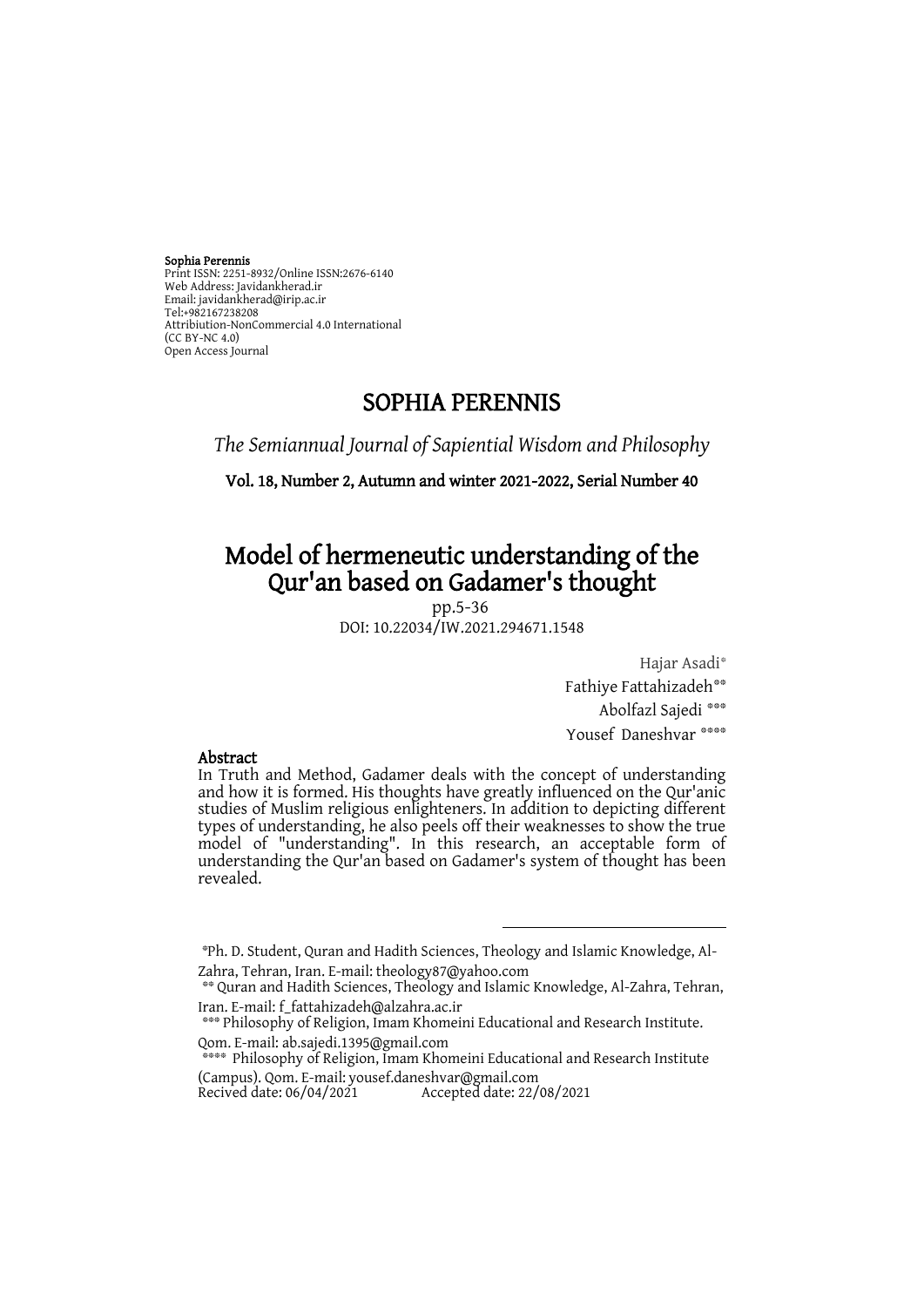Tise study tries to show with a descriptive-analytical method that the types of understanding, whether "pure objective or historical", "pure Subjective or modern" and "dialogue", do not reveal the truth of the Qur'an. Their defect is due to the negation of the role of some constructive elements of understanding. According to Gadamer, the true understanding of the Qur'an is "theological-dialogue". In fact, we encounter an important addition to Gadamer's "model of general dialogue" as the "monotheistic belief of the interpreter". whatness-wh

Key words: Truth and Method, Religious Enlightenment, Understanding the Qur'an, Gadamer, Philosophical Hermeneutics.

Hermeneutics was initially founded on an epistemological approach based on the empirical method, but with the entry of *Heidegger* and especially *Gadamer* into the field, an "ontological" approach was introduced. An important point of difference between the two approaches is the complete dominance over "understanding" or lack of it. In the epistemological approach, the understander (subject) is able to fully understand the "text" as an "object" by applying a series of rules and methods. But in the ontological approach, understanding is an existential phenomenon and not a pure epistemology, and the comprehensor cannot completely master the "truth of the text" (the subject matter), because the subject understands itself in the context of existence, and existence is infinite.

In *Truth and Method*, *Gadamer* criticizes those who have diverted hermeneutics from its original way, it means understanding the subject matter. He tries to peel off the true meaning of understanding because from his point of view, hermeneutics influenced by the Enlightenment has distanced from its true meaning. He believes that the followers of the Enlightenment consider understanding as predictable phenomenon by the subject. *Gadamer* rejects the theory of the transcendence of the subject because the subject is present in the formation of understanding as the object (text).

Muslim religious modernists have introduced hermeneutics to the context of the Qur'an in the last century, and the choice of any of these approaches has had a significant impact on Muslims' understanding of the Qur'an. The most challenging Qur'anic hermeneutic approach is *Gadamer*'s ontological approach that its use by some religious intellectuals has encountered the islamic world with serious doubts.

It seems that an important part of the Qur'anic understandings acquired by contemporary intellectuals, following the application of philosophical hermeneutics, is the product of Lack of accurate understanding of *Gadamer*'s positions on different types of understanding, and its acceptable form, especially about understanding sacred texts. Therefore, this research tries based on *Gadamer*'s *truth and method*, by adopting a descriptiveanalytical method, to answer the question: what model does *Gadamer* propose for hermeneutic understanding of the Qur'an?! In order to, the types of patterns of understanding from *Gadamer*'s point of view are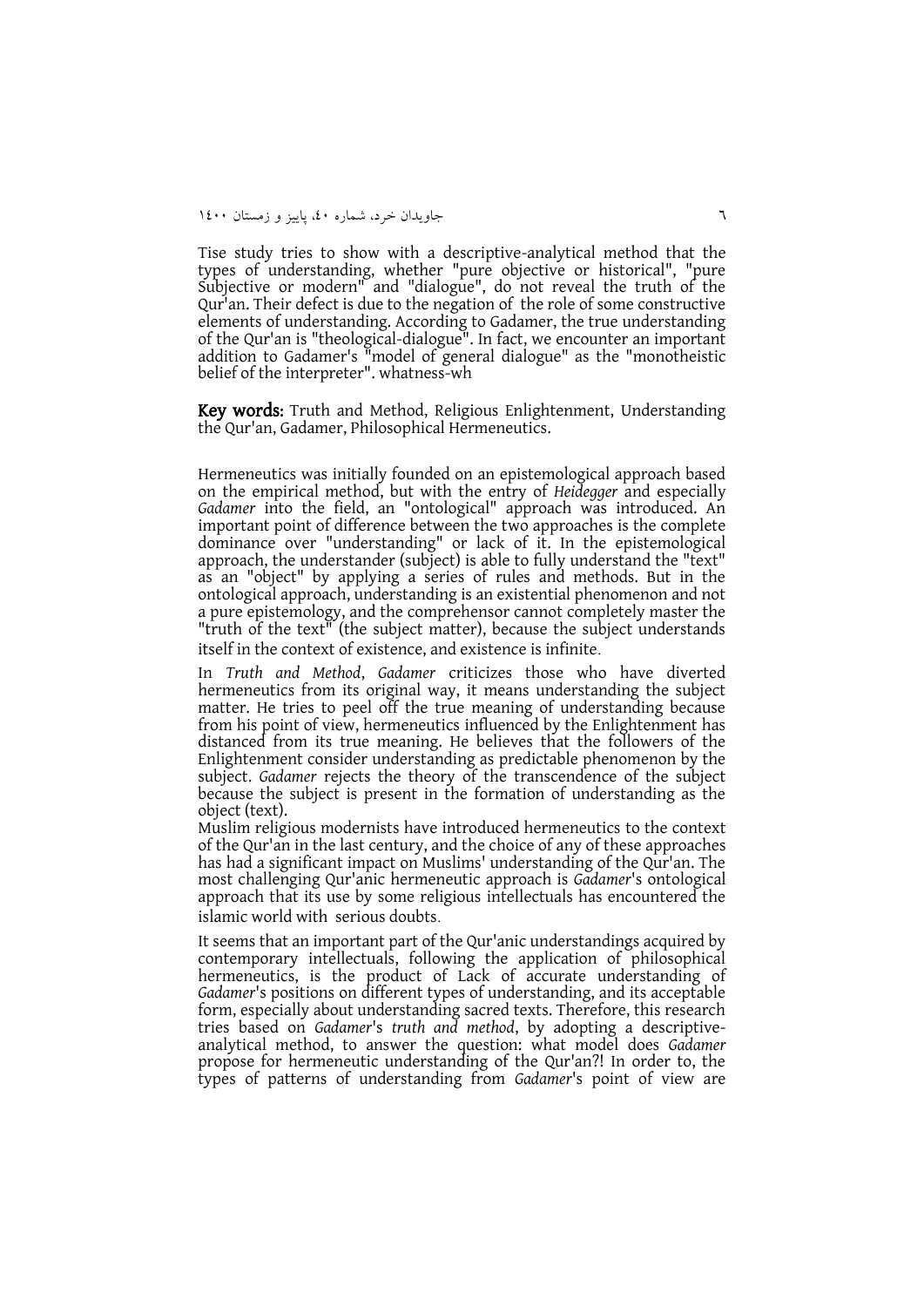discussed, and then by adapting each of these patterns to the field of understanding of the Qur'an tries to show: which patterns of understanding does *Gadamer* consider incomplete?!

This study shows that *Gadame* speaks of four models for understanding including "purely or historically objective", "purely or modernly subjective" and "general dialogue" and "specific or theological dialogue ."

According to *Gadamer*, purely objective or subjective understandings are "silent" and "monologue." In historical understanding, the omission of the subject and the lack of attention to the present language of the addressee cause the Qur'an to be considered as an old and mythical text. In modern understanding, too, the omission of the object and the lack of attention to the past language will lead to an understanding of the Qur'an that is, in fact, imposed on it. He sees correct understanding as a "productive" process, not a "pure reproduction" and productive understanding is formed only in a "dialogue" relationship. *Gadamer* does not see the objectification of the author's lived experience in the process of reproduction as a possible thing , because of the historical principle of understanding. In his view, this impossibility is other than the possibility of the reader reaching the meaning intended by the author.

In addition to, the findings of this study show, in a sense, there are two types of understanding: the outward and the inward understanding. The outward understanding means knowing the meaning of the "author", and the inward understanding means understanding the truth beyond the text that is related to the "subject matter". The meaning that *Gadamer* considers in his hermeneutics is second meaning, although this does not mean denying the possibility of obtaining the first meaning. He also speaks of two kinds of understanding in another sense: a "immediate" and "mediated" understanding of the subject matter. mediated understanding is "historical and psychological interpretation. In the first, reader is naturally able to comprehend the text, if he is not alien to the language of the text and its subject matter. But in the second, if the reader encounters a foreign language, or an unfamiliar subject matter, the natural process of comprehension is disturbed. Therefore, to solve it, he must use grammatical, historical and psychological interpretation and as soon as eimination of disorder, the "main act of understanding" (discovering the truth of the subject matter) is done immediately.

According to *Gadamer*, in understanding the divine text, understander of the Qur'an must have a hermeneutical principle called "common sense" or "intuition of heart" or "monotheistic faith" which is the divine power. In other words, the presupposition that the comprehensor of the scriptures must have ,not merely general or existential, but derived from the position of true and practical faith. Faith means the obligation and commitment of a belief, not merely a state of inner attraction to God.

Although for *Gadamer* the model of dialogue of understanding is an acceptable model, he proposes a more complete model for the sacred texts,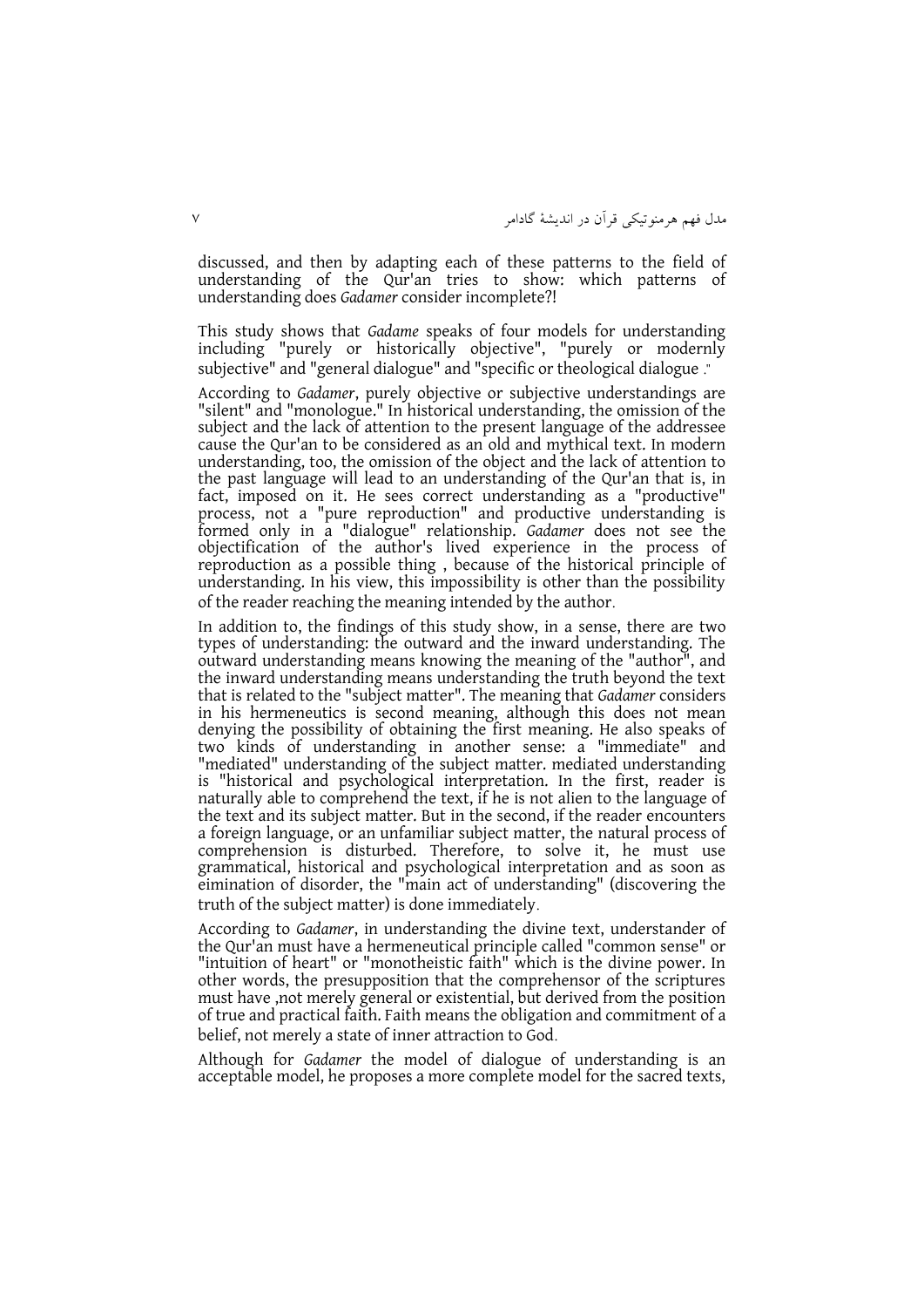as understanding of "dialogue-theology". According to him, if the understander of the Qur'an is "foreign" to its language, he should first use "grammatical-linguistic interpretation" as a "preliminary condition" for understanding in order to "identifying" with the original reader of the Qur'an and remove obscurities in the history and language of its revelation. Now that a commen language has been found, the discussion will be on the "the subject matter". If the subject matter itself is "comprehensible" to the reader (such as the moral parts of the Qur'an), the process of comprehending it begins immediately, and the reader understands the truth beyond the text. And the validity of this understanding also depends on the "corresponding" the productive meaning with the intended meaning of the author. But if the subject matter, in itself, has a hieroglyphic or incomprehensible nature, it is necessary to discover the purpose and mentality of the author through historical data, in order to achieve his intended meaning.

#### References

*The Holy Quran*.

- Abdul Karimi, Bijan. (2019). Interview entitled*: Modernism in the service of incitement to war*. Conversation expert: Ali Rahmani. Android Club. [https://bashgah.net.](https://bashgah.net/)(in Persian)
- Abu Zayd, Nasr Hamid. (2008). *Interview with Herder Karrespondanz*.WWW.nasr\_hamed abuzayd.blogfa.com.
- Beheshti, Mohammad Reza. (1389 sh). *Lessons of Truth and Methodology* (audio file of sessions 10, 22). Tehran: Scientific Association of Philosophy, University of Tehran.(in Persian)
- Gadamer, Hans Georg (2004). *Truth and Method*, Joel Weinsheimer and Donald Marshall, London and New York Continuum.
- Grondin, Jean (1994). *Introduction to Philosophical Hermenutics*, Trans: Joel Weinsheimer, New Haven and London, Yale University Press.
- Grodin, Jean. (1391 sh). *Hermeneutics*. Translation from German: Mohammad Reza Abolghasemi. Tehran: Mahi Publishing.(in Persian)
- Grodin, Jean (1399 sh). *Truth and method*. Translated from German by Reza Davoodi. The Great Islamic Encyclopedia Center. [https://www.cgie.org.ir/fa/news/221497.](https://www.cgie.org.ir/fa/news/221497)(in Persian)
- Hegel,Georg Wilhelm Friedrich (1956). *The Philosophy of History*, J.Sibree, Dover Publications,INC, Mineola, New York.
- Heidegger,Martin (1962).*Being and Time*, J.Macquarrie and E.Robinson, New York, Harper and Row.
- Heidegger,Martin (1975). *Poetry, Language, Thought*, trans: Albert Hofstadter, New York, Harper & Row.
- Kant, Immanuel. *Critigue of Judgment*, J.H. Bernard, Dover Publications,INC. Mineola New York.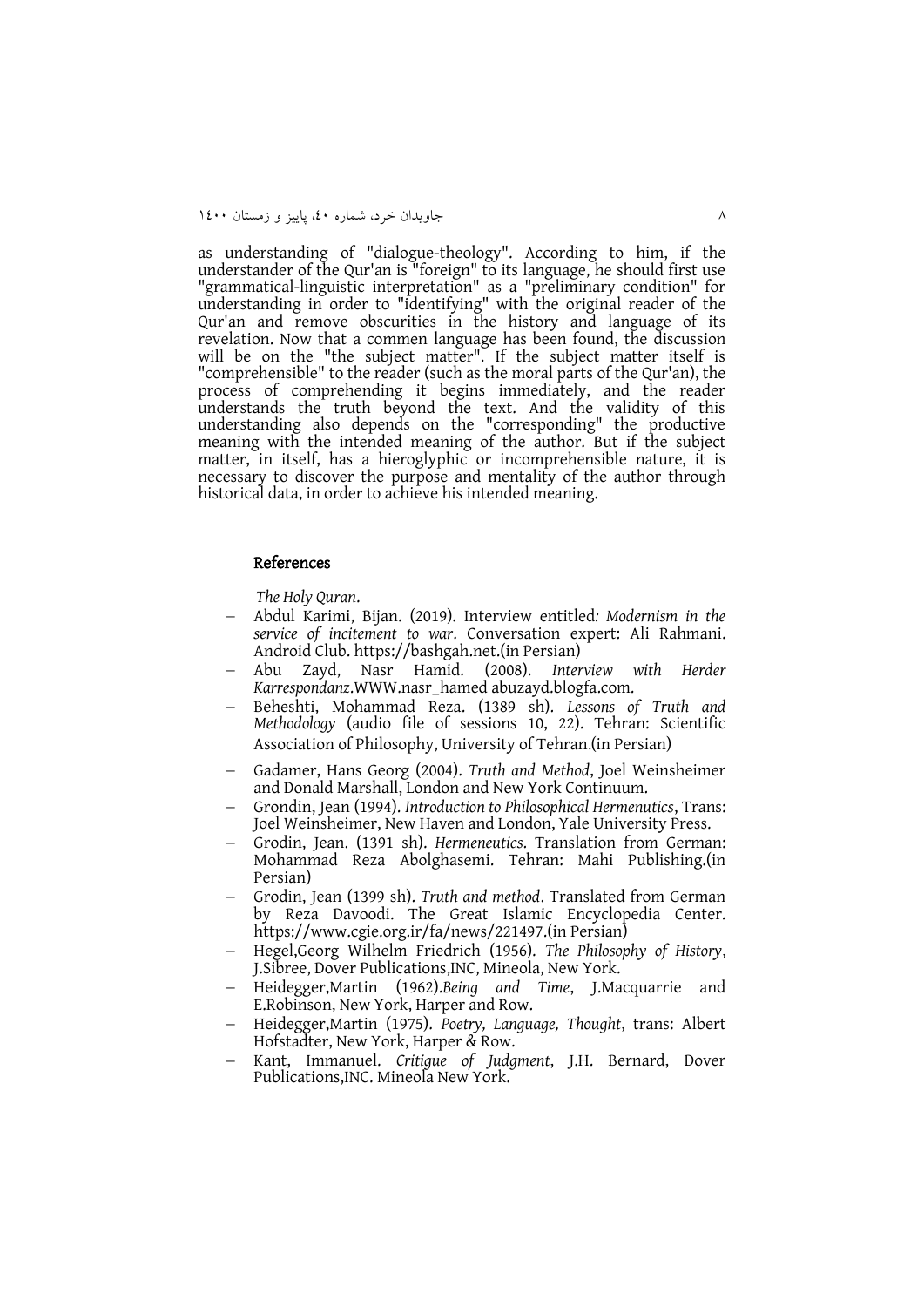- Lawrence,Fred (2002). *Gadamer, The Hermenutic Revolution, and Theology*, Robert J. Dostal, The Cambridge Companion to Gadamer, Cambridge University Press.
- *Longman Dictionary of Contemporary English*. in:https://www.ldoceonline.com/dictionary/meaning
- Moinzadeh, Mehdi. (1395 sh). Conversation entitled: *One Must Avoid Subjectivism / Fundamental Thinking The Way to Avoid Subjectivism*. Kheradnameh [https://www.mehrnews.com/news/3794562.](https://www.mehrnews.com/news/3794562) (in Persian)
- Palmer,Richard E (1969*). Hermenutics: Interpretation Theory in Schleiermacher, Dilthey, Heidegger,and Gadamer*, North Western University Press.
- Waezi, Ahmad. (1393). *An Introduction to Hermeneutics*. Tehran: Institute of Islamic Culture and Thought. Seventh edition.(in Persian)
- Weinsheimer,Joel (1985). *Gadamer's Hermenutics: A Reading of Truth and Method*, Yale University Press.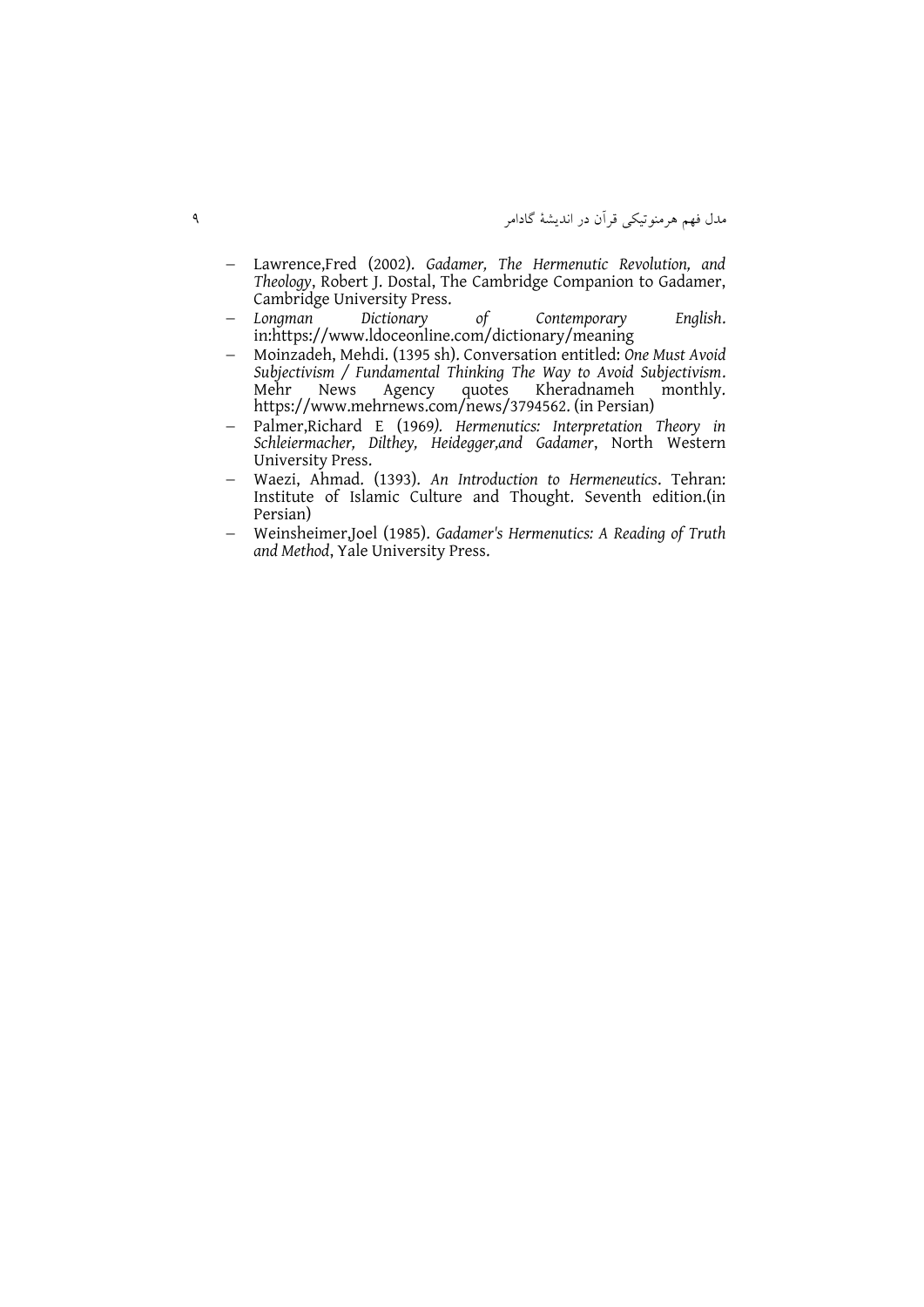**این مقاله دارای درجه علمی-پژوهشی است**

**مجله علمی جاویدانخرد، شماره ،04 پاییز و زمستان ،0044 صفحات -5 63**

**مدل فهم هرمنوتیکی قرآن در اندیشۀ گادامر**

\* هاجر اسدی فتحیه فتاحی زاده \*\* \*\*\* ابوالفضل ساجدی \*\*\*\* يوسف دانشور نیلو

**چکیده**  گادامر در کتاب حقیقت و روش به مقولة فهم و چگونگی شککل گیکری آن پرداختــه اســت. انديشــههــای او، بيشــترين تــأثير را بــر مطالعــات قرآنــی روشنفکران دينی مسلمان داشته است. وی ضمن بهتصويرکشيدن گونههـایَ مختلفی از فهم، از نقاط ضعف آنها لايـهبـرداری مـی کنـد، تـا بــدينوسـيله صورتِ حقیقی "فهمیدن" را نشان دهد. در این پژوهش، سعی شده است بـا انطباق اين مدلهای فهم بر حوزهٔ فهم قرآن و ارزيابی آنها از منظـر گـادامر، صورآ مقبول فهمِ قرآن بر اساس منظومة فکریِ او آشکار شودد پژوهش حاضر با روش توصیفی \_تحلیلی نشان میدهد که گونههکای فهکم، اعم از "عینیِ محض يا تاريخی"، "ذهنیِ محض يا مدرن" و "ديالوگی" اساساً کاشف از حقیقت قرآن نیستندد نقص آنها، به دلیل نفی يا کمرنگکردنِ نقش

\*\* استاد گروه علوم قرآن و حديث، الهيات و معارف اسلامي، دانشگاه الزهراء، تهران، ايران<sub>·</sub> رايانامه: f\_fattahizadeh@alzahra.ac.ir \*\*\* استاد گروه فلسفه دين، مؤسسه أموزشی و پژوهشی امام خمینی (ره). قم. رايانامه: ab.sajedi.1395@gmail.com \*\*\*\* استاد گروه فلسفه دين، مؤسسه آموزشی و پژوهشی امام خمینی (ره). قم. رايانامه: yousef.daneshvar@gmail.com تاريخ دريافت: 0044/0/04 تاريخ پذيرش: 0044/8/8

<sup>\* (</sup>نويسنده مسئول). دانشجوی دکترای علوم قرأن و حديث، الهيات و معارف اسـلامی، دانشـگاه الزهــراء، تهــران. theology87@yahoo.com :رايانامه ايراند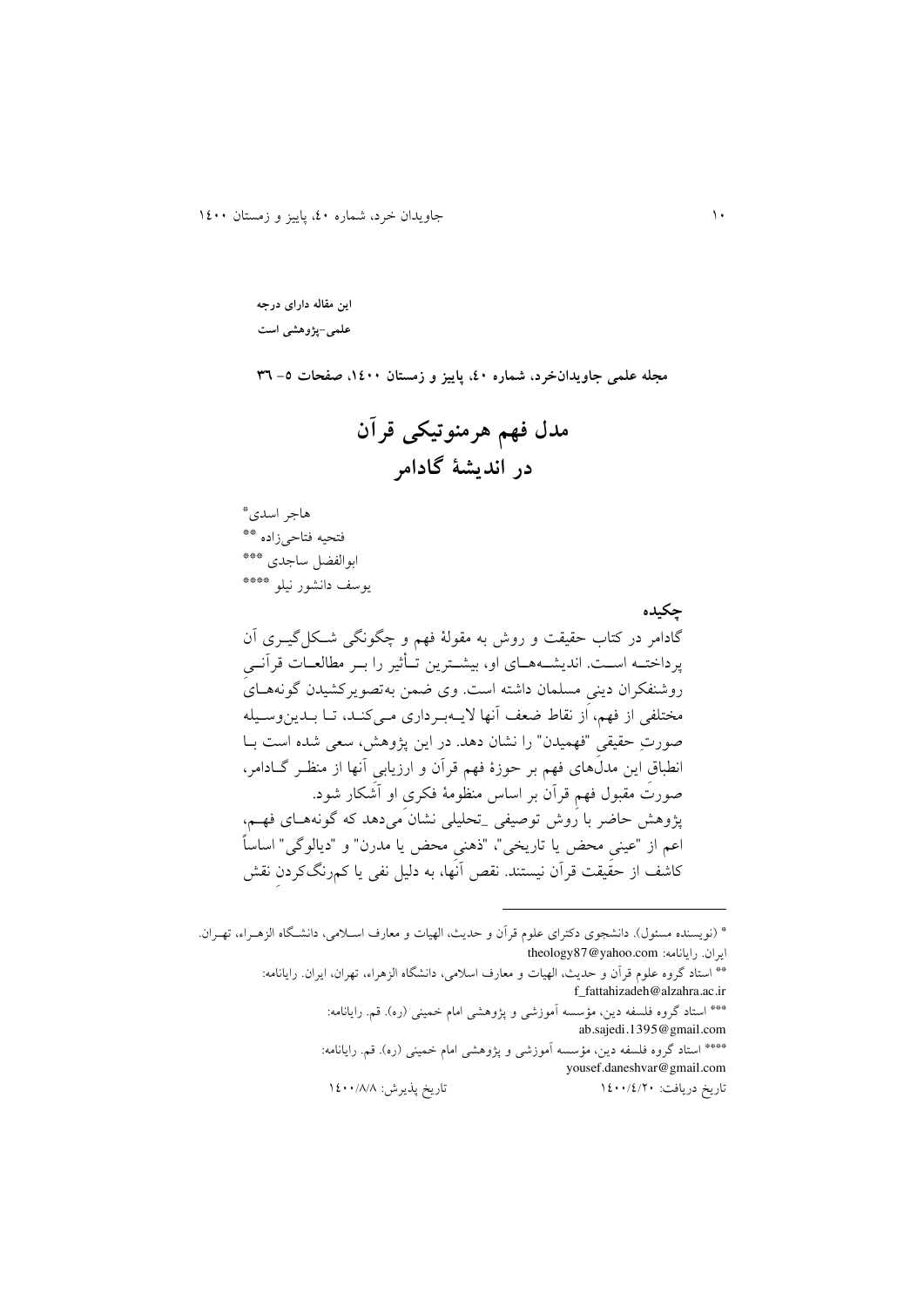برخی عناصر سازندة فهم استد بر اساس انديشة گادامر، فهمِ حقیقی قکرآن، فهمِ "ديالوگی-الهیاتی" است؛ يتنی ما با يک فزونک ی مهکم بکا عنکوان "بکاور توحیدیِ فهمنده" در "الگوی ديالوگی عامِ" گادامر مواجهايمد **کلیددواژههدا** حقیقکت و روش، روشکنفکران دينکی، فهکم قکرآن، گکادامر، هرمنوتیک فلسفید

#### **.0 مقدمه**

هرمنوتیک، دانشی است که به مقولهٔ فهم و تفسیر میپردازد. این دانش، در مغرب زمین از گذشته تاکنون، تطورّات بسیاری داشته است. در آغاز، موضـوع هرمنوتیـک، تفسـیر "متن مقدس" بود و در ادامه، تفسیر "انواع متن" موضوعیت یافت. سـپس بـا چــرخش موضوع به "دازاین"` به مثابهٔ متن، معنای تازهای به این دانش بخشـیده شــد. در نهایــت، گا*دامر*<sup>۲</sup> در تکمیل پروژهٔ استادش *هایدگر*"، "فهـم" را محـور هرمنوتیـک دانســت (فهـم فهم). تغییر موضوع از "متن مقدس" بــه "فهــم"، موجـب چــرخش بنیــادین در رويکــرد هرمنوتیستها شدد

هرمنوتیک، در آغاز با رويکردِ "مترفتشناسانة" مبتنی بر روشگرايکیِ تجربکی پايکه - گـذاری شـد، لکـن بـا ورود *هايـدگر* و بـه ويـژه *گـادامر* بـه ايـن عرصـه، رويکـرد مترفتشناسانه جايش را به رويکرد "هستیشناسانه" دادد گادامر به مقولة فهم از دريچک ة "هستی" مینگرد و آن را رخدادی میپندارد که در بسترِ "وجود" شکل مـی گیـرد، و هـر أنچه در بستر وجود ساخته شود لاجرم بهطورکامل<sup>،</sup> تحت کنترل انســان نخواهــد بــود، همانگونه که وجود را بهنحوِ کامل نمیتوان ادراک کرد و بکر آن سکلله يافکتد در ايک چرخش بنیادین، مفاهیمی چون انسان، جهان، شناخت، زبان، حقیقت، معنا، صدق نیز با معانی متفاوتی غیر از آنچه در هرمنوتیک روششناختی و عینیساز مطـرح بـوده اسـت، ظاهر میشود؛ البته این تفاوت به معنای نفـی کلیــهٔ دســتاوردها و ضــرورتِ روش۱صی موجود در علوم روشمند نيست. نقطهٔ مهم اختلاف ميان اين دو رويکرد، بـر سـلطه يـا عدم سللة کامل بر "فهم" استد در نگاه مترفتشناسکیِ روشگرايانک ة تجربکی، فهمنکده (سوژه) قادر است با بهکارگیری سلسلهای از قواعد و روش، "متن" را بهعنوان يک "ابژه"<sup>ه</sup> بهطور کامل فهم کند و یا فهـم اَن کــاملاً در چنـگ ســوژه خواهــد بــود. امــا در رويکرد هستیشناسانه، فهم يک پديدة وجودی است نه مترفتی محض، و فهمنده نمی-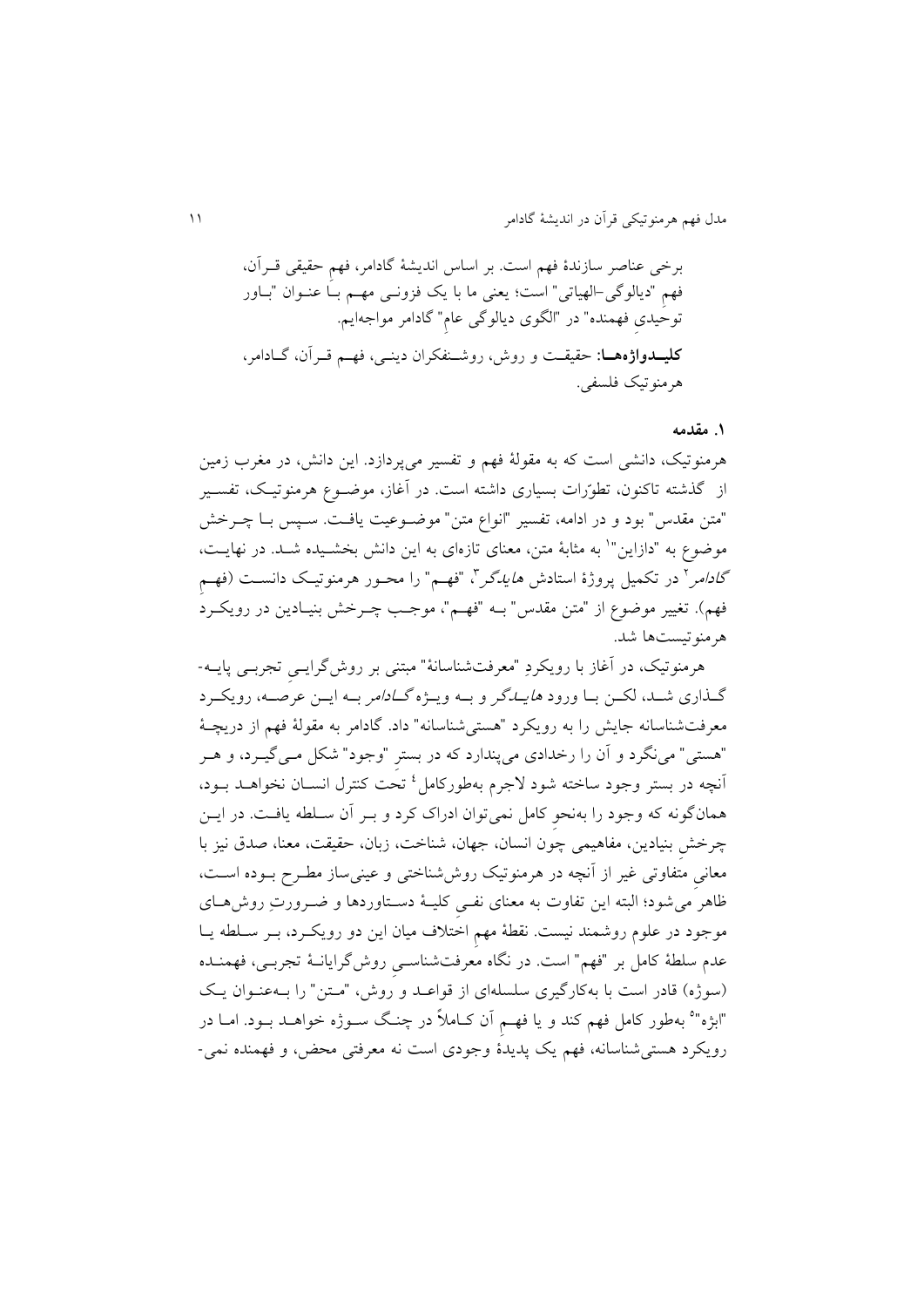تواند بر "حقیقتِ متن" (موضوع) بهتمامه مسلط شود، زیرا سوژه خودش در متن وجـود میفهمد و وجود نیز، امری نامتناهی استد

گ*ادامر در کتاب مشهور حقیقت و روش، به مقابلهٔ جبدی ببا کستانی برخاسته ک* هرمنوتیک را از مسیر اصلی خود، یعنی فهم "موضوع" منحرف سـاختهانـد. وی، ضـمن تأثیرپذیری از کسانی چون *شلایرماخر*<sup>ר</sup> و *دیلتای'\* اشـکالات جــدی نیــز بــر آنــان وارد میکندد گادامر، ستی میکند به مدد طر برخی سنّتهای گذشته، از متنای حقیقیِ فهم اليهبرداری کند؛ زيرا از ديدگاه او، هرمنوتیک دسکتخوشِ فرهنکگِ عصکرِ روشکنگری از معنای حقیقی اش فاصله گرفته است. وی بر این باور است که پیروان عصـر روشـنگری نحتتأثیر روشِ دکارتیِ^، فهم را مقولهای قابل پیشبینی توسط سوژه میدانند. بــه ایــن معنا که سوژه میتواند از مقام استعلایی و مافوق، "متن" را، همانگونه که هست، به مددِ روشِ تجربی يا شبهتجربی (مانند روش دستوری، روانشـناحتی يــا تــاريخی)<sup>۹</sup> بشناســد. درحالی که گادامر، فرضِ استتميیبودنِ سوژه را انگارهای نادرست میداند؛ زيرا سوژه، خودش در شکل گیری فهم همانند ابـژه حضـور دارد. بــه عبــارتی، "مــتن " و "فهمنــده" بهنحو توأمان در شکلگیریِ فهم نقشآفرينی میکنندد

قبول هر يک از رويکردَهای فــوق، لــوازم معرفتــی خــاص خــود را بــه دنبــال دارد. نوانديشان دينیِ مسلمان، در قرن اخیر پای هرمنوتیکک را بکه عرصک ة ديک و قکرآن بکاز کردند، و گزينش هر يک از رويکردها تأثيرات قابل توجهی بر فهم مسلمانان از قــراَن و معارف دينی داشته است. چـالش برانگيزتـرين رويکـرد هرمنوتيـک قرآنـی، رويکـرد هستیشناسانة گادامر است که بهکارگیری آن از سوی برخی روشکنفکران دينکی ، جهکان اسلام را با شبهات جـدی مواجـه کـرده اسـت. برخـی از روشـنفکران مسـلمان ماننـد *نصرحامد ابوزید*، `` بر این ادعا هستند که از هرمنوتیک فلس*ـفی گــادامر* در جهـت فهـم قرآن استفاده کردهاند. نتايج حاصل از کاربست آن، در بسياری موارد، تفاوت و تعــارض چشمگیری با فهمهای قرآنی حاصل از بهکارگیری اصول و روش سنّتیِ تفسیر داردد

بهنظر میرسد بخش مهمکی از فهکم هکای قرآنکی و دينکی بکه دسکت آمکده از سکوی روشنفکران معاصر، بهدنبال کاربستِ هرمنوتیک فلسفی در حوزهٔ فهم قـرآن، محصـول عدم درکِ دقیق نسبت به ظرايکفِ بحکث هرمنوتیکک گکادامر اسکت ، و نقکد بسکیاری از منتقدان مسلمان بر هرمنوتیک فلسفی نیز، گويی بیش از آنکه ناظر بکر انديشکة شکخصِ گ*ادامر* باشد، ناظر بر فهم روشنفکران دينی مسلمان از گادامر است. بــه عبــارتی، نقــدهـاً بیش از آنکه نقـد هرمنوتیـک فلس*ـفی گــادامر* باشـد، نقـد هرمنوتیـک دینــی و قرآنــی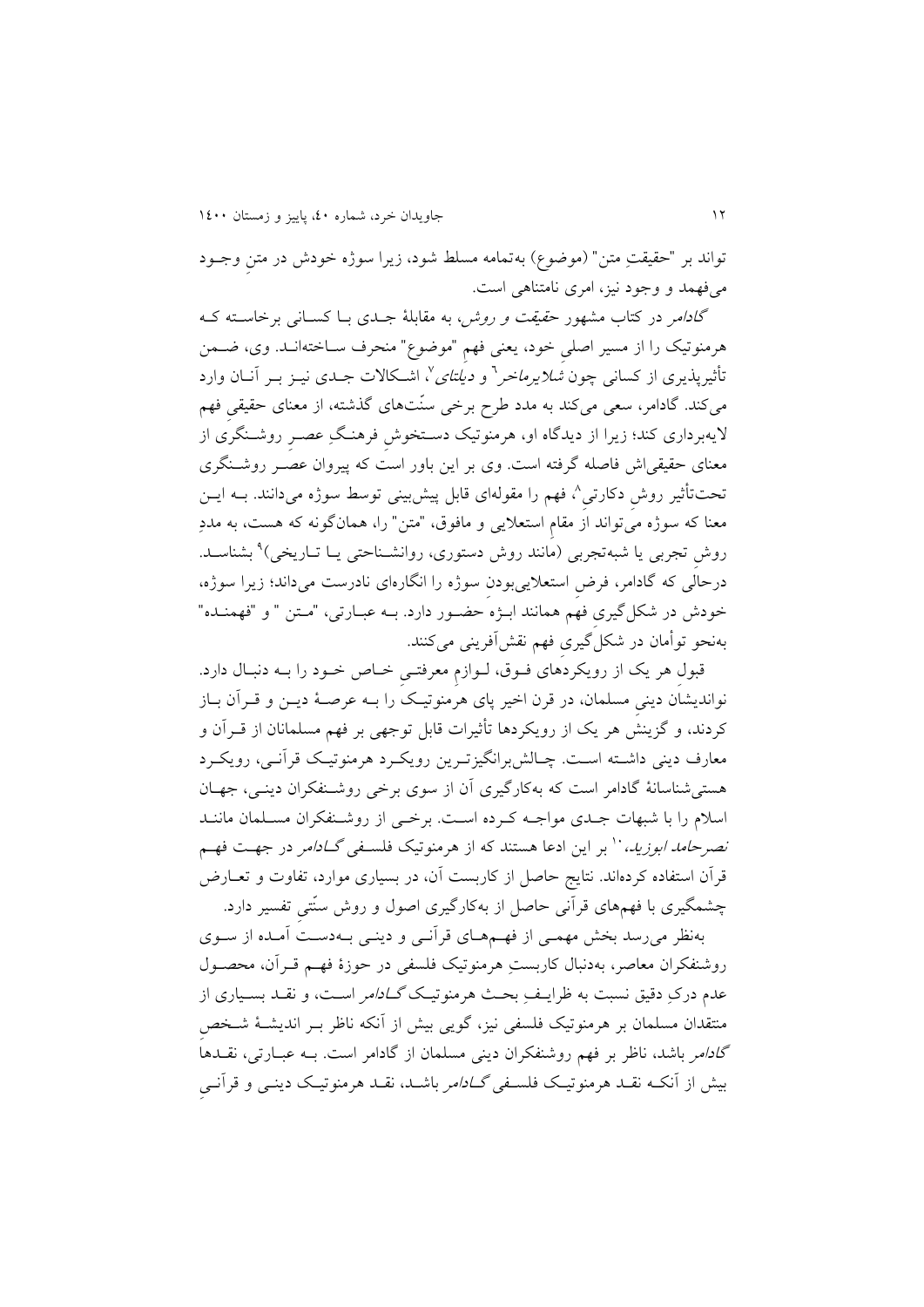روشنفکران مسلمان است.'' از جمله ظرایفِ بحثِ هرمنوتیک *گـادامر کـه کمتـر مـو*رد توجه منتقدان دينی قرار گرفته، مواضع دقيق او نسبت به انواع فهم، و صـورت مقبـول آن، به ويژه در حوزة فهم متون مقدس و الهی استد

بنا بر اين، در اين پژوهش سعی شده است با تکيه بر اثر ح*قیقت و روش گـادامر*، و اتخاذ روش توصیفی- تحلیلی به این پرسش پاسخ داده شـود کـه اساســاً *گــادامر*، چــه لگویی را برای فهم هرمنوتیکی قرآن<sup>۲۱</sup>پیشـنهاد مـیکنـد؟! جهـت دسـتیابی بــه پاسـخ، نخست به بحث انواع الگوی فهم از منظر *گادامر* پرداخته میشود، و ضمن آن، با انطباق هر کدام از اين الگوها بر حوزهٔ فهم قرآن، تلاش می شود تا نشان داده شــود کــه *گــادامر*ُ کدام الگوهای فهم را در مواجههٔ با متون، بهويژه متن مقدس (قرآن)، ناقص میداند. اين پژوهش در نوع خود، بديع است و تاکنون در اين خصوص اثري مستقل نگاشته نشـده است؛ البته نوشتاری با موضوع *تلقی بدیع فهم از نظر گادام*ر اثر *اصـغر واعظـی* نگاشــته شده که رویکردش در این اثر، فلسفی است و بههیچوجـه متعـرض بحـث هرمنوتیـک دينی و قرآنی نشده است. درحـالی کـه در پـژوهش حاضـر، بـا رويکـرد ميـان رشــتهای (فلسفی- قرآنی) به اين موضوع نظر می شود. افزون بر ايـن، معيـار طبقــهبنـدی فهــم از منظر گادامر در مقالهٔ مزبور، متفاوت از نوشتار حاضر است، و پژوهش پیشرروی بیشـتر ناظر بر نگاه انتقادیِ گادامر به فهم استد

هدف از نگارش اين مقاله، مقايسهٔ هرمنوتیک سنتی با هرمنوتیک فلس*ـفی گــادامر*، و يا معرفی جايگزينی برای آن نيست؛ بلکه تلاش میشود تا توصیفی از مختصات الگوی فهم هرمنوتیکی از قرآن بر اساس ايدهها و انديشههای گادامر ارائه شودد امیکد اسکت تکا بدي وسیله بتوان نگاه انتقادیِ دقیقتری نسبت به کیفیکت ملالتکاآ قرآنکیِ روشکنفکران دينی متأثر از هرمنوتیک فلسف*ی گادامر* داشت، و شناخت روشنتری از نقـاط افتـراق و اشتراک آنان با انديشهٔ *گادامر* بهدست آورد.

**.2 انواع مدل فهم، و کاربست آن بر حوزة فهم قرآن** گادامر در کتابش، بهنحو تصريح يا اشاره از مدلهای مختلف فهم، سخن بـهميـان مـی-

آورد. اين الگوها را با توجه به ميـزان نقـش|فرينـي ابـژه (مـتن) يـا سـوژه (مفسـر) در شکل گیری فهم، يا میزان توجه فهمنده به افق زبانی گذشته (متن يـا همـان مؤلـف) يـا حال (مخاطب يا مفسر)، به سه دسته می توان طبقهبندی کرد که در ذيل می آوريم: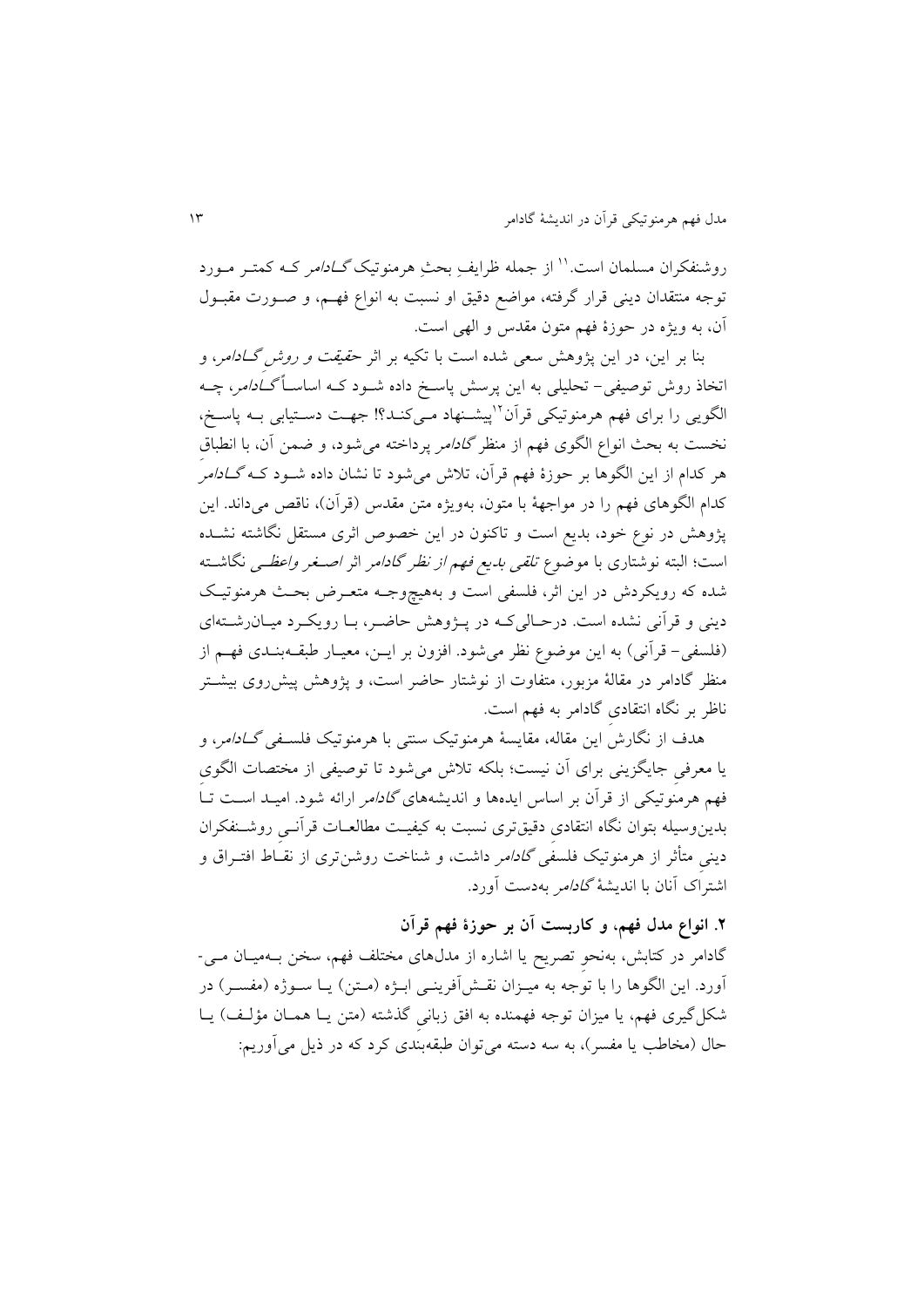**.0-0-2 فهم تاریخی و ابژکتیوِ محض از قرآن )محوریت زبانِ گذشته(** مراد از فهم تاريخی، آن است که فهمنده، مت را به مثابة ابژه از مقام فوق نگاه میکند، و سعی دارد با بهکارگیری روش، اَن را بفهمد. در اینجا، سوژه در موضع "استعلایی"<sup>۱۳</sup> قرار دارد و تلاش میکند تا ابژه را به چنگ آورد و بر آن مسلط شود. پیروان این نوع رويکرد، نگاه "مترفتشناسانه" به مقولة فهم دارند؛ يتنی فهم ّ را امری منفک از وجود تلقی میکنند و میپندارند که مفسر، با کاربستِ روشمند قادر است بر تمامیت فهم تسلط يابد. اسطورهٔ "روش" دکارتی، بر اين ديدگاه سايه افکنده است و با وجود تغيير در نوع روش از "تجربی" به غیرتجربی (مانند دستوری، روانشناختی<sup>؛ ۱</sup>، و تاریخی°<sup>۱</sup>) در فهم علوم انسانی، لکن همچنان شَبَح "روش\$رایی"<sup>۱</sup>' آن هم بهنحو "تجربیeار" را شاهد هستیم. *گادامر معتقد است مواضع این گروه*، همانند عالِم تجربی است و چنان او در تلاش اند تا به طريق ابژکتيو، با متن مواجه شوند و به مدد روش، حضور سوژه را در فرايند شناخت، انکار و يا کمرنگ نمايند (.2004:234Gadamer)د

برای مثال، *شلایرماخر* تمام توجهاش معطوف به کشف "زبان گذشتهٔ متن" با تکیه بر "بيـان نويســنده"<sup>۱۷</sup> اســت، و جهــت دســتيــابي بــه آن، از روش دسـتوري-زبــاني و روانشناختی<sup>۱۸</sup> استفاده میکند تا با بازتولیدِ<sup>۱۹</sup> "نیّت مؤلف"<sup>۲۰</sup> به فهـم "مــتن" دســت یابــد (Palmer.1969:86). گادامر معتقد است که او اين هدف (فهمِ متن) را از طريـق "نحـوهٔ تکوين انديشههای نويسنده" دنبال میکند (Gadamer.2004:256)، و به ايـن ترتيب در پیِ آن است که مؤلف را حتی از خودش نیز بهتر بفهمد ).191Ibid)د شميرماخر، وظیفة هرمنوتیک را بازتولیدی کامل (البته تا حد امکان) از کـل فراینــدِ فعــل تــألیف نویســنده میداند (گروندن،١٣٩١: ٢٤). مراد از نیت مؤلف، ذهنیت کلی و تجربـهٔ فـردی او دربـارهٔ موضوع است. به ايـن معنـا کـه نويسـنده، در چـه فضـای فکـری، فرهنگـی و روانـی میزيسته، و زيستن در اين موقعيت هرمنوتيکی، چه دغدغهها، انگيزهها و غايـاتی را در او نسبت به طرح اين موضوع ايجاد کرده است. گـادامر، دو نقــد جــدی در ايــن زمينــه دارد: اول؛ غفلت از "موضوع" متن و توقف بر "مؤلف"، و دوم؛ عدم امکان عینــیســازی تجربة زيستة نويسندهد

ابتدا به نقد دوم گادامر میپردازيمد او اساساً شبیهسازی و عینیسکازیِ تجربکة فکردی نويسنده را ممکن نمیداند؛ يعنی ما نمیتوانیم به کمک روش، تجربهٔ مؤلف را دوبـاره تکرار کنیمد زيرا بنا بر اصلِ تاريخمندی فهم، موقتیت هرمنکوتیکی مؤلکف، منحصکر بکه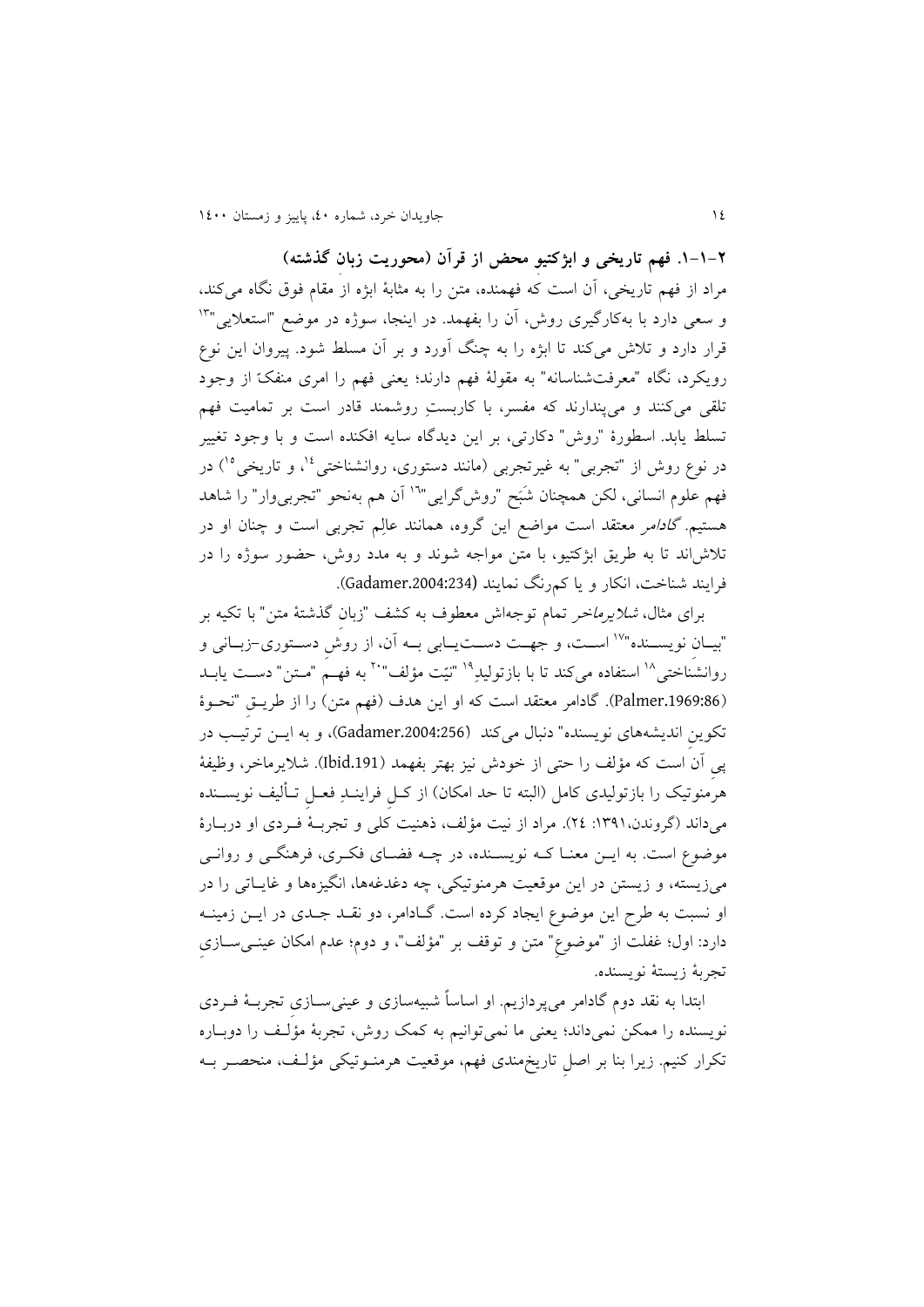خودش و غیر از موقعیت هرمنوتیکی فهمنده است. البته ازنظر *گادامر* این عـدم امکـان، غیر از امکان دست یابی خواننده به "معنای مورد نظر نویسنده" است. این نکته، با لحـاظ تفاوت معنايی واژگان "Intention" و "Meaning" نيـز دريافـت مـی شـود. Longman) 'Dictionary'' افزون بر اين، بيانات *گادامر* نيز حاکي از نفي امکان دستيابي به دلالت معنايیِ مورد نظر نويسنده از يک گزارهٔ زبانی نیست. زيرا از يک سو، او متن را جلوهای از "کلیت حیات درونی نویسنده" نسبت به یک موضوع میداند که در لحظه خلق شـده است (Gadamer.2004:291)؛ يعني نويسنده، با طرح مقصودش از يک موضوع، منظر و نمايی از آن را بر خوانندهٔ خود گشوده است. از سوی ديگر، *گادامر*، فهميدن يک متن را قرارگرفتن فهمنده در ذيل چشماندازی که نويسنده شکل داده است می دانـد (1bid. 292) حال چگونه می توان متن را ذیل منظرِ گشودهشده توسط نویسنده فهمید، اما بــه معنــای مورد نظر او بیاعتنا بود؟!د در حقیقت، متنکایِ مقصکود نويسکنده، در حککمِ "روزنکه ای" است که رو به "افقی" باز می شود، و وظیفهٔ فهمنده حرکت ذیل این افق است، نه توقف بر آن روزنه. درواقع، دغدغهٔ *گادامر، عد*م غفلت فهمنده از تلاش برای یـافتن "حقیقــتِ منطوی در متن" است (يعنی همان حرکت در ذيل چشمانداز)، نه صرفاً دســت\_ابی بــه مقصود مؤلف يا عينیِسازی ذهنيت او ازمنظر او، هنگام مواجهه با متن، ما بايــد نســبت به فهمِ معنای موردنظر نويسنده متعهد باشیم، اما اين تعهـد نبايــد مــا را از وظیفــهٔ مهــم درک "حقیقتِ ورای متن"، غافل سازد. او تقلیل(دادن هرمنوتیک به تعهدِ محدودِ نخسـت را (يعنی کشف مراد نويسنده)، به همان نسبت غيـرمقتضـی و نامناسـب مـی دانـد کـه حوادث تاريخی به سلحِ کشفِ مقاصدِ شخصیتهای تاريخی تنکزل داده شکود و بکرای کشف حقايق پس اَن تلاَشی صورت نگیرد (bid.366)*. گادامر*، به اين نکتـه نيــز اشــاره میکند که اگرچه ضرورت هرمنوتیکش، فرارَوی از "بازسازی صرفِ" است، ما همچنــان نمیتوانیم نسبت به مجموعهٔ آنچه مؤلف آن را بـهعنـوان امـری مسـلم پذيرفتـه اسـت، بی|عتنا باشم و از اندیشیدن دربارهٔ آنها امتناع کنیم (Ibid. p.367) وی معتقـد اسـت کـه اگرچه خواننده در فرايند فهميدن، ابتدائاً در پی فهم "مفاد و محتوای متن" است، بهنحــو تبعی "معنای مورد نظر نویسنده" را نیز میفهمد (Ibid. p.294 ) از بیانات گادامر استفاده میشود که به يک معنا دو نوع فهم وجود دارد: فهم ظاهر متن و فهم بـاطن اَن. مـراد از فهم ظاهر، همان تکیه بر معنای مقصودِ "مـتکلم" اسـت، و مـراد از فهـم بـاطن، فهـم حقیقت ورای متن است که به "موضوع" متن مرتبط میشود. پس، وقتی از "معنای متن"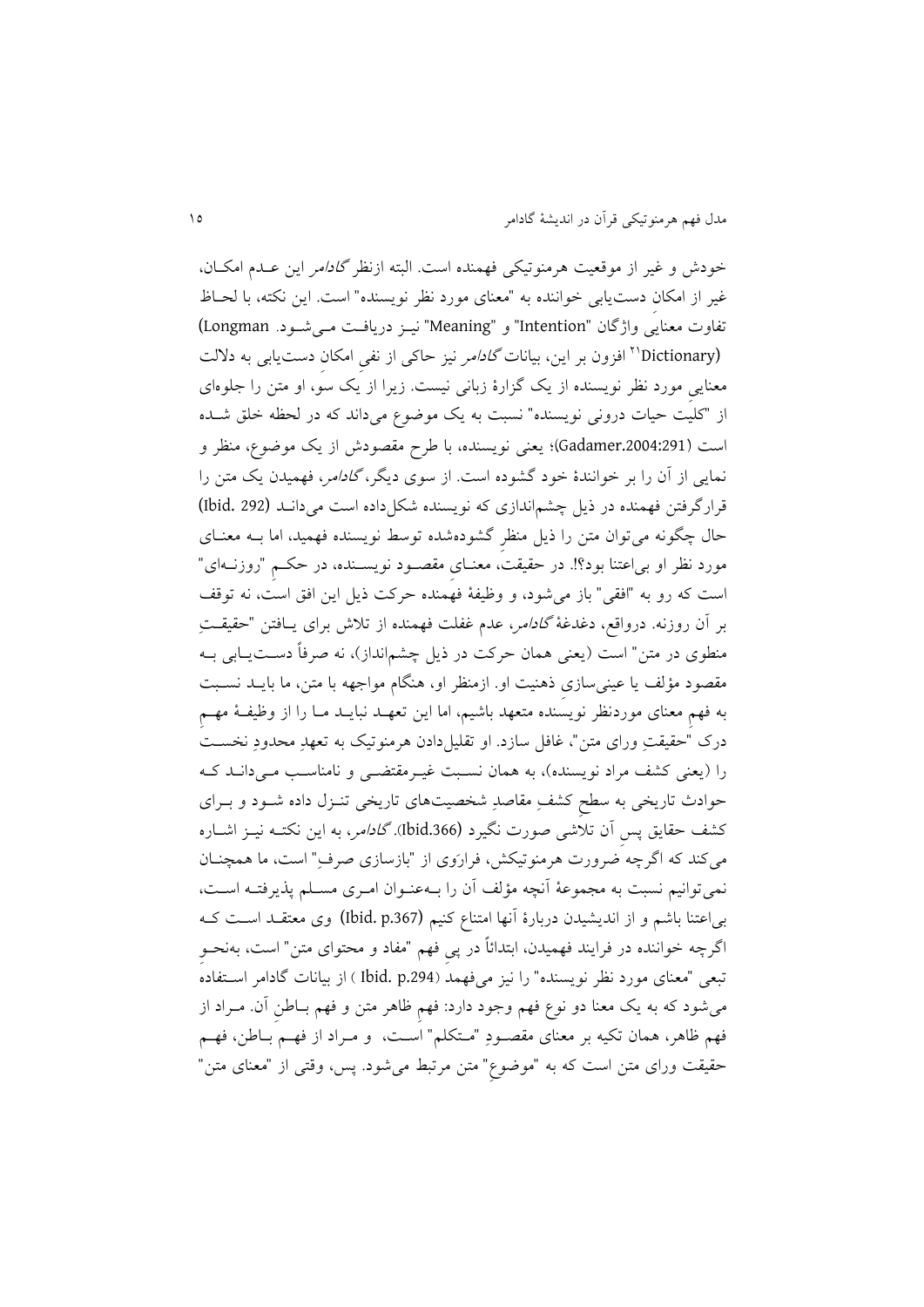سخن گفته می شود، به يک اعتبار يعنی معنای مقصودی که نويسنده از اسـتعمال الفـاظ دارد و به يک اعتبار يعني، حقيقت موضوع متن. آن معنايی که هرمنوتيک گـادامر از آن سخن میگويد، "معنای دوم" است، البته اين بــه معنــای رد معنــایِ اول نیســـت، او تنهــا توقف فهمنده بر متنای اول را نمیپذيردد

ن*قد اصلی گادامر بر شلایرمــاخر* آن اسـت کــه اگرچــه او اهمیــت مقولــهٔ "زبــان" را بهدرستی درک کرده است و تنها پیشفرض هرمنوتیک را زبان میدانکد )گرونکدن :0390، 00-04(، از نقککش "موضککو " بککهعنککوان محککور هرمنوتیککک غفلککت ورزيککده اسککت د (Gadamer.2004:191,194) *گادامر معتقد است که مخاطب متن، ع*لاوه بـر "بیـان" نويسنده که امری سوبژکتیو و فردی است، با مقولهٔ مهم ديگری بــهعنــوان "تــأثير بيــان" مواجه می شود که برآمده از "خود موضوع" است نــه بیــان. بــه ايــن معنــا کــه، مخاطــب ناخودآگاه به دنبال فهمِ موضو است و اگر محوريکت موضکو در بیکان نويسکنده گکم شود، مخاطب دچار اختلال در فهم میشود، و اثربخشی بیان نیـز منتفـی خواهـد شـد. (بهشتی،۱۳۸۹:۱۰) از منظر *گادامر*، خواننده بهنحو تقدم، مـتن را بـهعنـوان نوشــتهای کـه درصدد بیان "موضوعی" به من مخاطب است میبیند، و تلاش میکند تـا فحـوای کـلام نويسنده را متمايز از فرديت او بفهمدد در واقع، توجه فهمنده بکه مکت از آن حیکث ککه "رأی خاص نویسنده یا دیگری" است، در رتبهٔ دوم قرار دارد. از بیانات *گــادامر* فهمیــده میشود که این توجه ثانوی، به معنای آن است که اساساً خواننده در آغاز، نوشتهها را با چشمان نویسنده میبیند؛ یعنی آنچه نویسنده نوشته است را درست میپندارد، مگر آنکه تلاش او در جهت دستیابی به فهم کلام عقیم بمانــد. در ایــن صــورت اسـت کــه تــازه خواننده تلاش میکند تا اين بخش از متن را بهعنوان انديشهٔ ديگری (نويسنده) بفهمـد؛ يتنی فهمیدن به نحوِ روانشکناختی و تکاريخید (.2004:294Gadamer )از ايک رو، امثکال *شلایرماخِر* با "بازتولیدِ محض" ذهنیت نویسـنده اجـازه نمـیدهنـد تـا موضـوع مـتن، حقیقت خودش را بهدرستی در بستر زمان و زبان کنکونی، آن گونکه ککه هسکت آشککار سازدد

*دیلتای* نیز متأثر از اسطورهٔ روش دکارتی است. او مدعی است که بــا اعمــال "روش تاريخی" و تکيه بر "ذهنيتِ تاريخی نويسنده" میتوان به فهم نهايی مـتن دسـت يافـت. (Ibid.234) وی نیز به مدد روش سعی دارد زبان گذشتهٔ متن را کشف کند، يعنی همـان بازتولیدِ محض ازنظر *گادامر، ديلتای و شلايرمــاخر* نتوانســتند هرمنوتيـک را از حصــار تحمیلی روشگرایی عصر جدید رها سازند. *شلایرماخِر* تحتتأثیر استتیکِ *کـانتی*ٌ''، بــا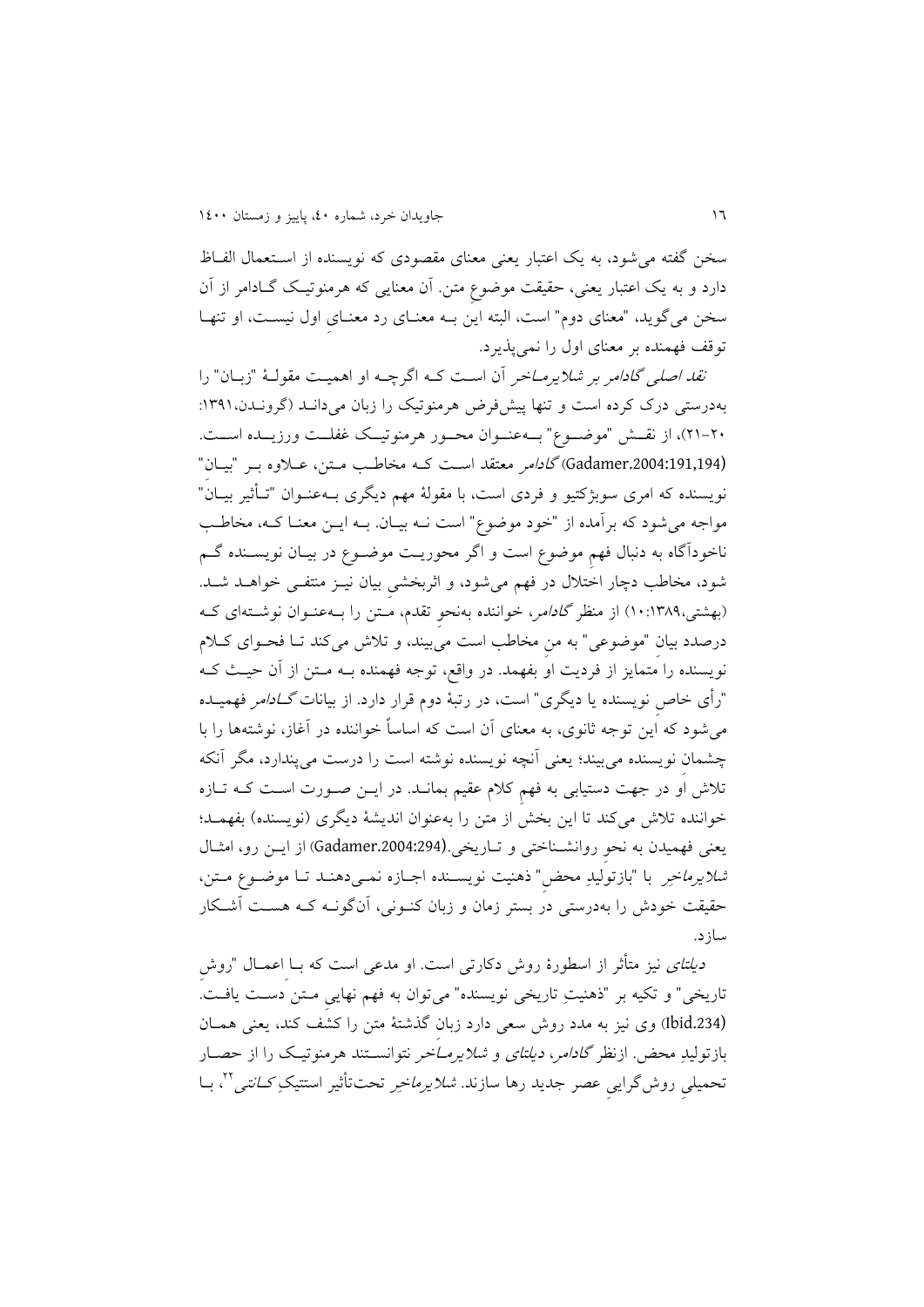تکیة صِرف بر "بیان نويسنده"، فهم و مترفت در حوزة غیرتجربکی را در سکلحِ فرديکت نويسنده يا جزئيت نگه داشت (1bid.187)، اما *ديلتای* اگرچه فهم علوم انسانی را به مدد پايهگذاری رسمی روش، از دام اسـتتیزهشــدن رهانیــد، در حِصــار ابژکتیوســازی علــوم انسانی (همانند علوم تجربی) محبوس ماند. (Ibid.234)

انتقاد *گادامر از شلايرماخر و ديلتای ب*ه معنای نفی کليتِ روش آنان نيست؛ بلکـه او محصورکردن فهم متن به عمل "بازآفرينی" را نادرست میداند. او میگويد: فهم بيش از آنکه بازتولید محض باشد، "تولید" استد ).296Ibid (او در کممکش تصکريحی بکر نفکی بازتولیـد نـدارد، و رويکـرد *شــلايرمــاخر* را در مواقـع "ســوءفهــم" ضــروری مــیدانــد ).294Ibid(؛ يتنی در مواقتی که خواننده با زبان بیگانه، و يا بکا موضکوعاتی نکا مفهکوم و ناآشنا در متن مواجه می شود. در چنین شرایطی است که تفسیر زبـانی- دسـتوری و يـا تفسیر تاریخی- روانشناختی مطرح میشود. درحقیقت، هرمنوتیستِ رمانتیک با تکیهٔ بــر صِرف "زبان مؤلف" از فهم حقیقیِ متن (فهمِ موضوع) باز میءاند. این توقف بر جزئیتِ نویسنده، مانع پرورَدگی و رشد انسان خواهد شد، و مـا را از هـدف اصـلی خوانــدن و فهمیدن که قرابتِ هر چه بیشتر با "موضو " و در نتیجکه، گشکودگی جهکان انديشکة مکا است دور می کند.

برخی منتقدان، پنداشتهاند که *گادامر درصـدد انکـار معرفـتشناسـی و روش*گرايـ*ی* است، درحالی که وی، تلاش می کنـد تـا فهـم را از حصـار معرفـتشناسـیِ منفـکّ از هســـتیشناســــی، و روش گرايـــــی انحصــــاری خــــارج نمايـــــد. ( ,Ibid.351) 4-3:1985.Weinsheimer به اين معنا که برای فهمِ مکانيسمِ فهم از دريچهٔ هسـتی بايــد گذر کرد، و معرفتشناسی بايد مبتنی بر آنتولوژی باشد، نه متـدلوژی. او اهمیـت روش را در شناسایی ابژه نفی نمیکند (11969:163.palmer)، و نقش متن را نیز در شکل گیری فهم تضعیف یا انکار نمیکند، بلکه از محصـورکــردن فهــم بــه روش پرهیز میکند. از منظر *گادامر*، این تصور که حقیقتِ متن فقط با اِعمال روش، فهم مـی-شود، از اساس اشتباه استد

فهمنده، تمام توجهاش را در هرمنوتیک مترفتشناسانة روشگرا که محصول عصکر روشنگری است، معطوف به کشفِ زبان گذشتهٔ متن می نماید، و بیش از آنکـه بــه فهــم حقیقی متن بپردازد، به تتبّع تاريخی محض مشغول است. در اين تتبّع، اگرچه ابعادی از موضوع (که متکی به مراد نویسنده است) کشف می شود، فهم درست رخ نخواهـد داد.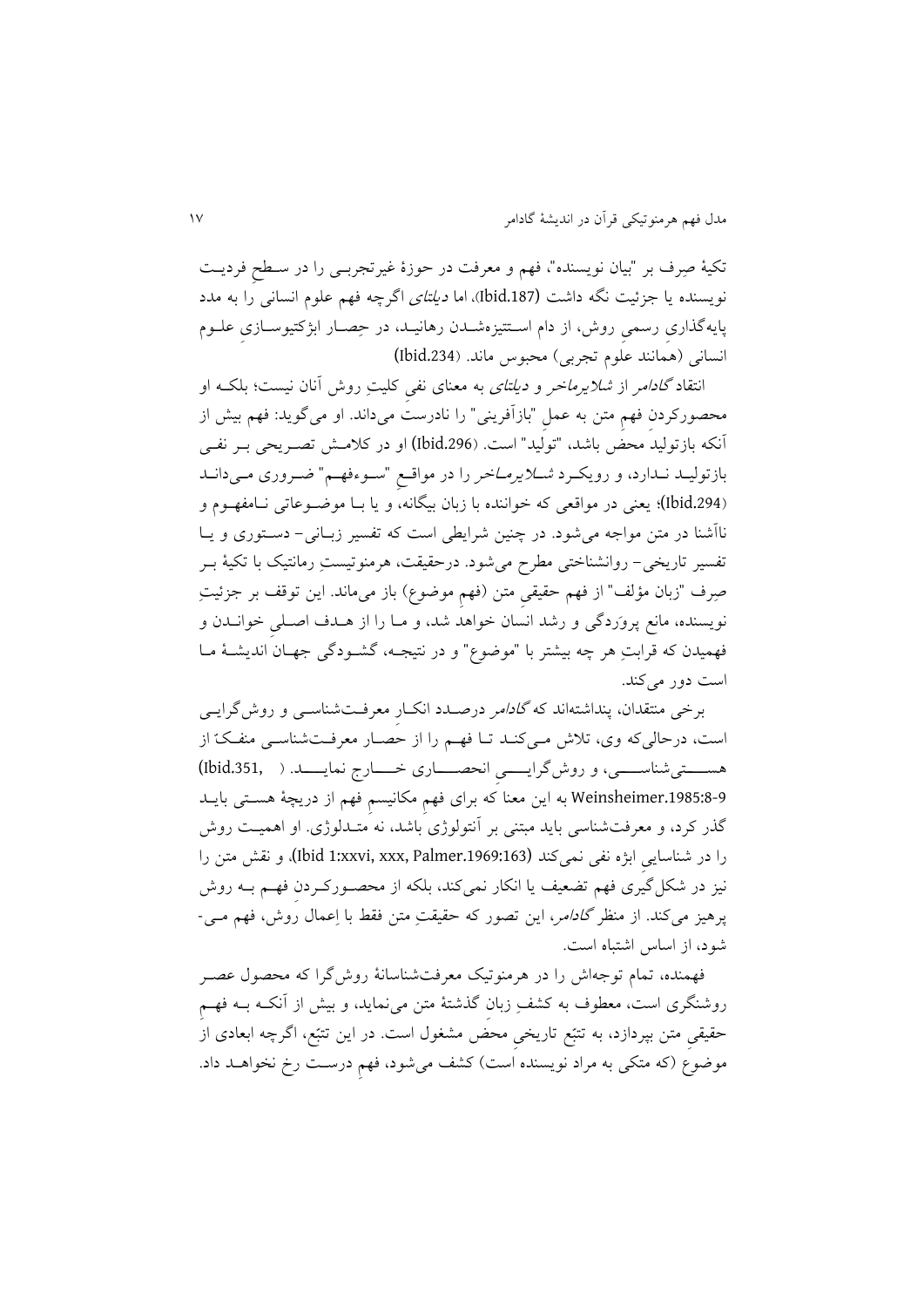در واقع ازنظر گادامر، فهمی درست است که "فهمنده" اجازه دهد تا "موضو "، حقیقکت خودش را در پیوند تاریخی گذشتهاش (يعنی تکیه بر زبان نويسنده) با اکنـون او (تکیــه بر زبان مخاطب يا فهمنده) آشکار سازد، نه آنکه موضوع را در گذشتهاش محبوس کند. )1.303-306 Ibid (به بیانی مبسوطتر، هر متنی فارغ از پیوندش با گذشته، حال و آينکده، حقیقت و معنایی را با خود حمل میکند که متکی بر "موضوع" است. از نظر گـادامر، کشفِ ِتمامِ حقیقتِ این موضوع بهیکباره ممکن نیست؛ زیرا "موضوع" به بستر "وجود" پیوسته است، و وجود نیز امر بیپايانی است ککه خکودش را بکه تکدريج در طکولِ مکو "زمان" و در بسترِ "سنت"<sup>۲۳</sup> و "زبان" آشکار می $\omega$ ازد؛ لذا به موازات بسط زمـان و زبــان، جلوههای دیگری از حقیقت موضوع، بر فهمنده مکشوف خواهد شد.

از نوشتارهای *گادامر* استفاده می شود ک<sup>ه</sup> خودفراموش<sub>ک</sub>ی بشـر مـدرن و غفلـت او از تناهیاش، او را به سمت توهم نامتناهیبودن سوق میدهد، و میپندارد کـه اَبَـر انسـانی است که با تکیه بر روش و عقل خویشتن، قادر است به یکباره از حصار "زمان و زبان" خار ، و بر تمامِ هستی مسلّط شود و به حقیقتِ وجود بهنحکوِ مللکق برسکد ؛ غافکل از آنکه خودش نیز، جزئی جداناپذير از ساير اجزای جهان هستی اسکت د ).351Ibid (نگکاهِ مترفتشناسیِ روشگرايانة تجربی به مقولة فهم که زايیدة سوبژکتیويسمِ عصکر مدرنیتکه است، دریافتهایی را سبب میشود که در نهایت، به سلطهگری بشـرِ امـروزی و بـروز جنگهای جهانی منتج میشود (نک: عبدالکریمی، ۲۰۱۹).گ*ادامر*، فهمهٔای حاصل از این<sup>َ</sup> طريق را، نه تنها کاشفِ حقيقتِ موضوع نميداند، بلکه در خـوش بينانــهتـرين صــورت، مستورکنندهٔ بخشی از حقیقت میداند. اين نوع خوانش، قرآنکريم را بــه کتــابی تــاريخ-گذشته تقلیل خواهد داد؛ کتابی که نه تنها توان همسخنی و همزبانی با عصـر کنــونی را ندارد، و قادر به ارائه و ترسیم برنامهٔ سعادتبخش بوای بشکر امروزی نیست، بلکه تشديدکنندهٔ اختلافات بشری و برهمزنندهٔ صلح جهانی است. بنـا بـر ايـن، بـراسـاس منظومهٔ فکری *گادامر*، فهم قرآن مبتنی بر مطلق روش، فهمی صحیح نیست و این فهـم، ساترِ حقیقت قرآن خواهد بود و يا دستکم ناقص استد

**.2-1-2 فهم مدرن و سوبژکتیو محض از قرآن )محوریت زبانِ حال(** گاد*امر*، فهم صحیح را فرایندی "تولیدی" میداند (Ibid:296) که فهمنده (سوژه) در شکلگیری آن نقش دارد، و بدون حضور او رخ نمیدهد (.234Ibid)د در واقع، او برخلاف ديلتای، معتقد است اساساً فهمی صحیح، بدون حضور سوژه و تأثیر ذهنیّت او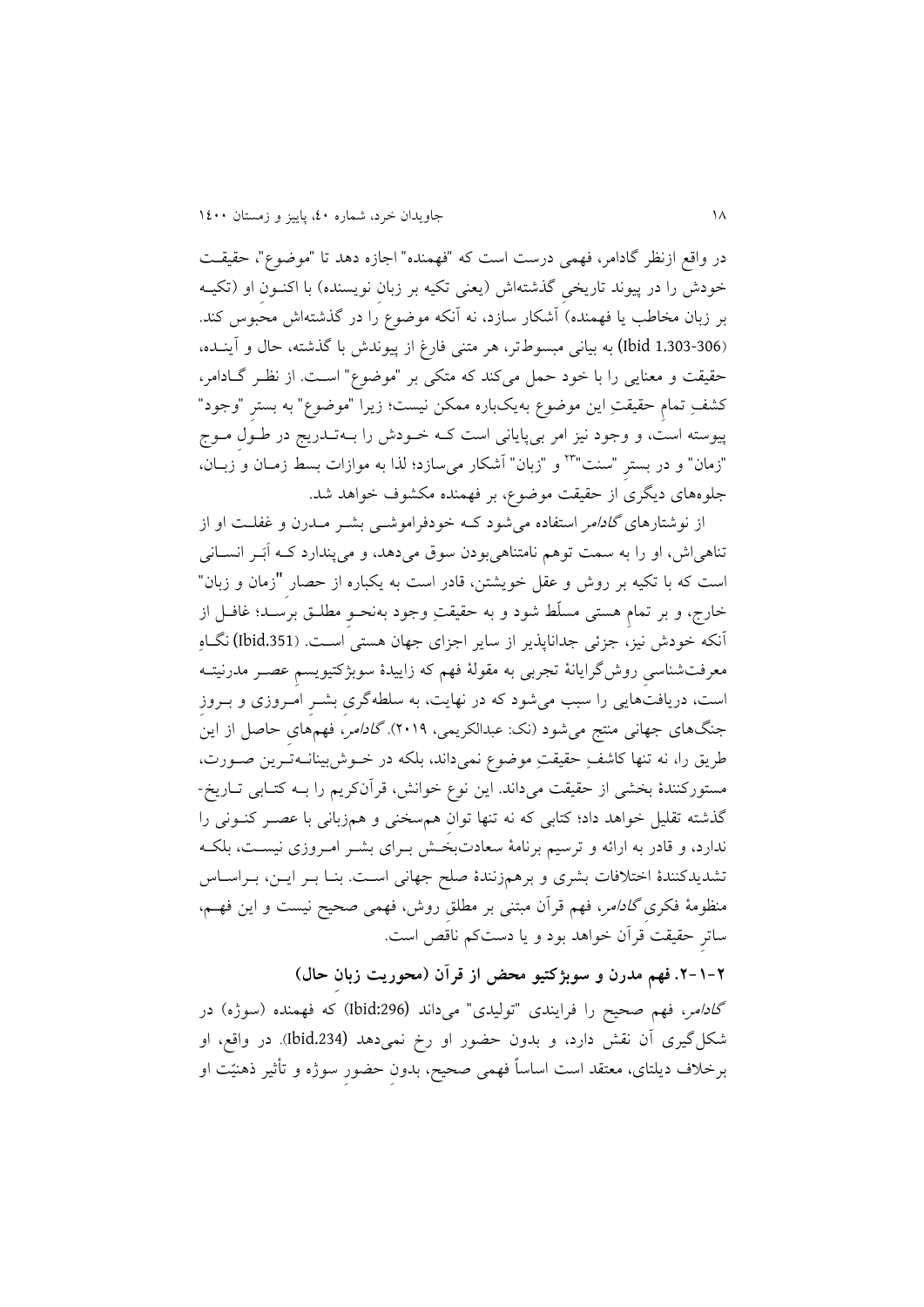شکل نمی گیرد، اگرچه فهمنده به گمان خودش تصور کند که ذهنیّت او بر فهم تأثیری نداشته است. *گادامر*، برای مقابله با تفکر هرمنوتیستهای دکارتی، نقش سوژه را در سازندگی فهم برجسته نشان میدهد. اين تأکید زياد بر حضور سوژه، قطعاً به معنای انکار یا تضعیف نقش متن و زبان آن در شکل گیری فهم نیست؛ لکن عدهای از روشنفکران دينی متاصر ِ که درصدد پیاده ِ ِ سازی هرمنوتیک فلسفی گادامر در عرصة فهم قرآن هستند، چنین تلقی سوژهمحورانهای از بیانات *گادام*ر را اساس کار خویش قرار دادهاند. ایشان با تکیه بر اصل "کاربرد" (1bid.306)<sup>۲٤</sup> و تأثیر پیشفررضهای فهمنده بر فهم به ِ نحو افراطی، بابی از هرمنوتیک قرآنی را گشودهاند که برای " ِ زبان سوژه" و ِ موقتیت او نقشی برجسته در نظر گرفتهاند، و فهمی از قرآن را ارائه میکنند که عمومًا با زبان مدرن و عصر کنونی سازگار باشد، و در آن اثری از زبان ابژه دیده نمی شود، یا چنان کمرنگ است که پیوند متناداری میان آن فهم با "گذشته" احساس نمیشودد در اين نوع فهم، به دليل غفلت از زبان متن، حقيقت موضوع در لايههايی از غبار مستور مے شود.

نگاه مقطعی به اثر *گادامر*، موجب فهـم نـاقص يــا نادرســتِ خواننــده از انديشــهٔ او خواهد شد. تمرکز صِرف بر برخی اصول *گادامری م*انند ابتنای هر فهمی بــر پــیشفهــم (.272Ibid)، نقش سوژه و موقتیت او در شکلگیری فهم )اصل کاربرد(، و تکاريخ منکدی فهم و سوژه (.278Ibid)، سب خواهد شد تا از ساير کلیدهایِ مهکم منظومک ة فککریِ او غافل شويم. برای مثال، او اگر بر دخیل بودن سوژه در رخـداد فهـم تأکیــد مــیکنــد، از سويی ديگر، مکرراً بر دلبخواهی و ارادینبودن اين حضور نيز تأکيد میکنـد. -Ibid.270 (271) اين، همان نکتهای است که برخی روشنفکران دينی معاصر در هرمنوتیک قرآنـی از آن غفلت کردهاند. از منظر *گادامر*، سهیم بودن سوژه در شکل گیری فهم، امـری ارادی و استقلالی نیست، به این معنا که سوژه مجاز باشد هر نوع پیشفرضی را، در مواجهـه با متن داشته باشد. او، در عین توجه به اصل کاربرد، بر "تفکیکِ پیشفرض صـحیح از ناصحیح" (bid.268) نیز تأکید میکند، و فهمنده را موظف میداند که در رویبارویی ببا متن، پیش فرضهای خود را وارسی نماید و از پـیشفرض۵های ناسـازگار بـا موضـوع دوری کنــد. (11994.112Grondin ـ1994) عمومــاً منتقـــدان *گـــادام*ر و برخـــی از روشنفکران دينی، از اين نکته غفلت ورزيدهاند که اساساً دغدغــهٔ او، از ابتــدای نوشــتار ح*قیقت و روش، چگو*نگی شکلگیری فهم صحیح و حقیقی است، نه هـرگونــه فهمــی.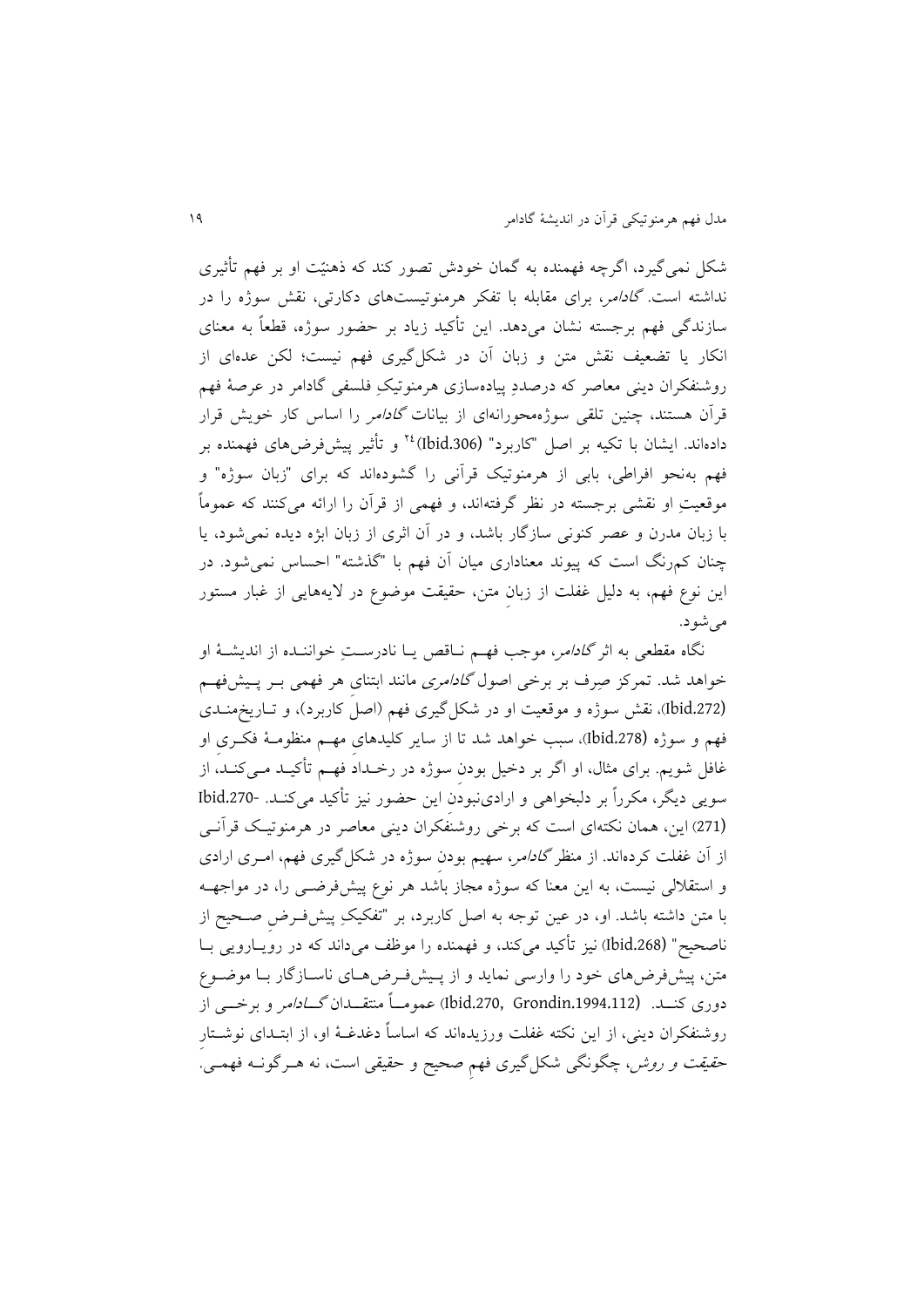کشف ويژگیِهای فهمِ حقیقی و تمايز قائلِشدن میان آن با شـبهفهـمهمـا، يـا فهـمهمـای ناقص، و يا سوءفهمها، دغدغهٔ جدی او است. او بهکارگیری پـیشفـرض نادرسـت را، موجب افتادن در دام فهم غلط میداند.

افزون بر این، در خصوص دلبخواهی نبودن حضورِ سوژه در فهـم، همـین بـس کـه گادامر، فهم را "رخداد"<sup>۲۵</sup> میداند. او معتقد است کـه فهـم، بـیش از آنکـه فعـل باشــد، "انفعال" است؛ به این معنا که حاصل ارادهٔ استقلالی سوژه نیست و او نمیتوانــد نتیجــهٔ فهم را "از قبل" پیشبینی کند؛ زیرا فهمنده، خودش بهعنوان بازیکن در زمین فهم بـازی میکند، و بازی فهم با حضورِ او شکل میگیرد، اما نه بهوسـیلهٔ او. (گرونـدن، ۱۳۹۱: ۵٦-58 و 1:102-110 Ibid )همانند استادش که میگويد: جهان، با "دازاي " شکل مکی گیکرد ، اسکت ککه <sup>06</sup> اما نه بهوسیلة اود (82-86 1962:دHeidegger (اي ، همان سوبژکتیويسمی گ*ادام*ر آن را نفی میکند. منتقدان و البته برخی روشنفکران دينی معاصر، بـه گونــهای از انديشهٔ *گادامر در عرصهٔ فهم قرآن و دين بهر*هبرداری میکنند که سقوط آنـان در ورطـهٔ سوبژکتیویسم بهوضوح دیده میشود. کاربستِ اندیشهٔ *گادامری* به این نحو، پـارادوکس بسیار جدی را ايجاد خواهد کرد. بسیاری از منتقـدين (بـرای نمونـه: واعظـی، ١٣٩٣: ٩٦)، گا*دامر را به اشتباه "مفسرمحور" می خوانند، درحالی که این تعبیر، ابتدائاً سوبژکتیویسم را* به ذهن متبادر می سازد و بهنظر می رسد که از همین نقطه، سوءبرداشتها دربارهٔ اندیشهٔ او آغاز میشودد

پذيرش اصل "تاريخِمندی فهم"<sup>۲۷</sup>گا*دامر* نیـز، مسـتلزم جـدايیِ مطلـق جهـان ذهنـی انسانها از يکديگر نمی شود؛ يعنی قبول اين اصل به اين معنا نيست که فهمِ انسـانهـا (در اينجا مؤلف و فهمنده) در خصوص يک موضوع، لزوماً هيچگونه همپوشانی با هــم نداشته باشد. *گادامر* تحتتأثیر *هایدگر معتقد* است دازاینها که در بسـترِ سـنّتهــا سـر برمیآورند، دارای ویژگیهای اگزیستانسیال (عمومی) هستند که وجه مشترک آنهـا بــا یکدیگر است. از این رو، در عین داشتنِ جهان^'های متفاوت از هم، همپوشانیِ جهــانی نيــز دارنــد. (همــان:۱٤۸) "زبــانهنــدکی"<sup>۲۹</sup> از ويژگـــیهــای اصــلی دازايـــنُ اســت (Heidegger,1975:207)؛ يعنی هستی در بستر زبان، برای دازاين آشکار می شود. بـه عبارتی ديگر، ازنظر گادامر، فهم يک "رويداد زبانی" است، و جز در بستر زبان رخ نمی- دهد. بنا بر اين، تصور اينکه از اصل تـاريخمنـدی *گــادامر*، "قرائــات صـحيح متعــارض" حاصل می شود، دور از انديشهٔ اوست؛ بلکه غايتِ قبـول ايـن اصـل، "حصـول قرائـات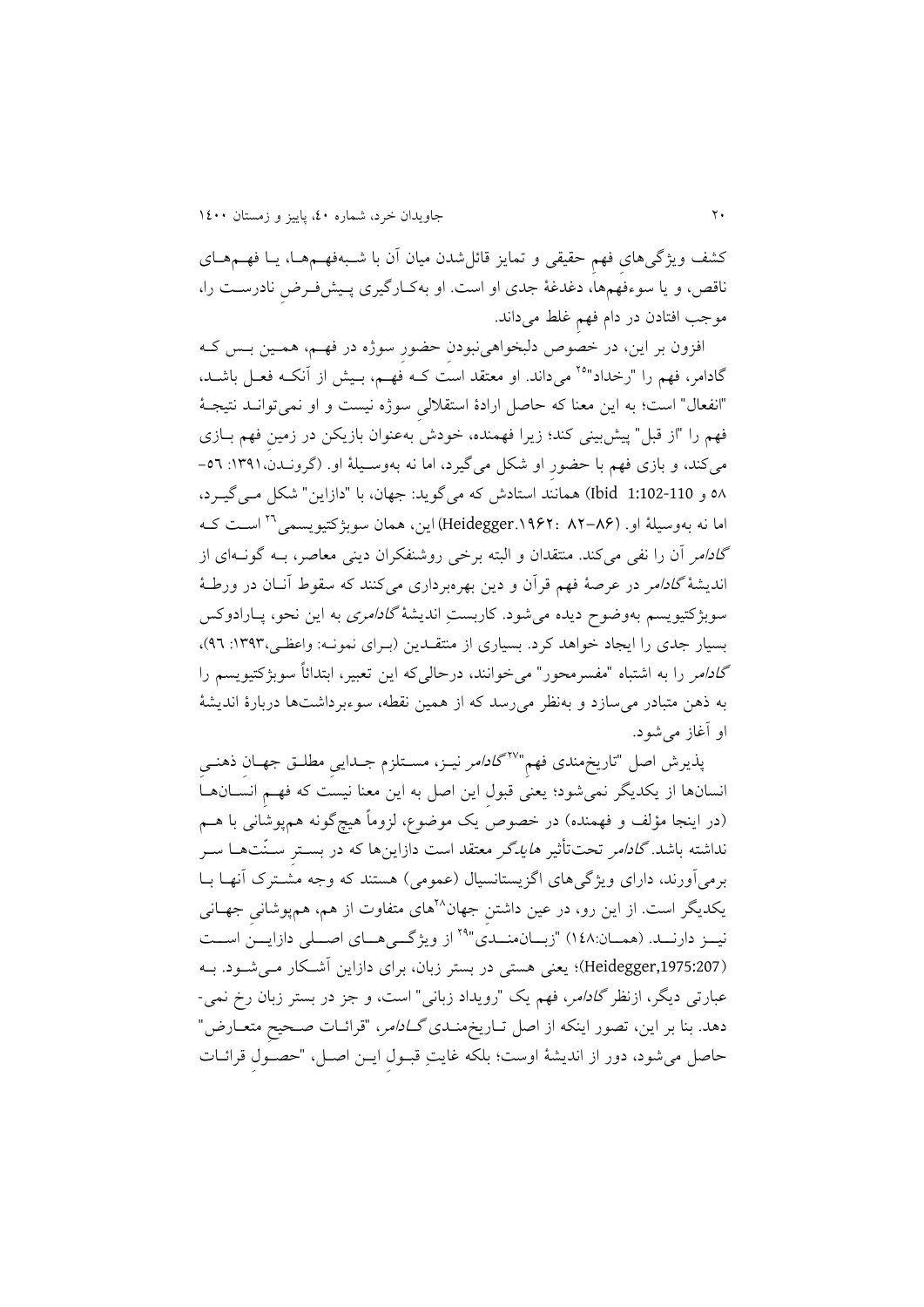صحیح متفاوت" است. از چینش برخی عناصر اندیشهٔ گادامر در کنار یک یگر، استفاده می شود که اساساً از بیانات او، "فهمهای صحیح متعارض" استنباط نمی شود. برای اثبات اين ادعا، عناصر موردنظر را بهنحوِ مقدمهوار در ذيل میآوريم؛

۱. اگرچه فهم و معنا، "بهوسیلهٔ" من سوژه<sup>۳۰</sup> شکل نم*ی گ*یرد، من فهمنده باید "اجازه" دهم تا شیء (متن)، حقیقت خود را بر من آشکار نماید. این اجازهدادن، به معنای "آماده ِ سازی زمینه" ِ ِ برای ظهور حقیقت آن استد چنانکه هايدگر نیز متتقد است که دازاين تنها بايد زمينه را آماده سازد تا وجود، بر او نمايان شود. همچنين، "پدیدارشناسی"<sup>۳۱</sup> بهعنوان یگانه روش هرمنوتیک فلسفی، به معنای "اجازهدادن به اشیاء" است تا آن گونه که هستند بر ما آشکار شوند، بدون آنکه مقولاتِ ذهنی خودمان را بر ِ فهمنده در هنگام <sup>30</sup> آنها تحمیل کنیم )133-134 .1969:Palmer)؛ همان بحث " ِ گشودگی " مواجههٔ با متن این گشودگی و رخصتدادن به شیء (متن)، امری "آموزشی" است تا ذهن سوژه، مانع ظهور شیء نشود. (Ibid) پس، چنین نیست که تصور شود گشودگی در برابر متن، صرفاً يک حس درونی است، بلکه "فراهمسازی شرايطی" را بايد آموزش ديد. از جمله شرايطی که فهمنده در مواجهه با متن بايد رعايت کند، داشتن "پيشفهم فراخور موضوع" است. پس، بحث توجه به "موضوع" ضرورت می یابد.

۲. اساساً فهم در مرحلهٔ نخست، همان "توافق" ؓ" یا رسیدن به یک فهم واحد است؛ يتنی انسانها بهطورطبیتی ستی دارند خود را به ديگری بفهمانندد اي مفاهمه نیز، همواره در خصوص چیزی یا "موضوعی" است که دو طرف گفتوگو ضمن آشنایی با آن، "مراد مشترکی" از آن نیز داشته باشند. گادامر معتقد است که این توافق جز بهواسطهٔ " ِ زبان مشترک" حاصل نمیشود؛ يتنی کاربرد زبان توسط انسانها در مفاهمه، خود دلیلی است گويا بر اينکه آنان در ابتدا تلاش دارند همديگر را بی واسطه بفهمند. (Gadamer.2004:180) به اين ترتيب، چنانچه زبان متن يا نويسنده، برای فهمنده "نامأنوس يا بیگانه" باشد، "پیش شرط فهم" آن است که ابتدا "تفسیری زبانی-دستوری" از متن ارائه شود، و پس از پیداشدن زبان مشترک، عمل اصلی "فهمیدن" آغاز می شود. (Ibid.181) گاد*امر، ضمن نقد مدل هرمنوتیکی شلایرماخر* بر این نکته نیز تصریح میکند که توافق بر سر زبان مشترک، جز از طریق فرایندِ "همسانسازی"<sup>۳٤</sup> با خوانندهٔ نخستين متن (مؤلف) رخ نمیِ دهد؛ يعنی بايد ابهام در تاريخ و زبان تألیفِ ِ متن مرتفع شود، و فهمنده با گنجینهٔ لغات نویسندهٔ متن و معنای قصدشدهٔ او آشنا باشد. به عبارتی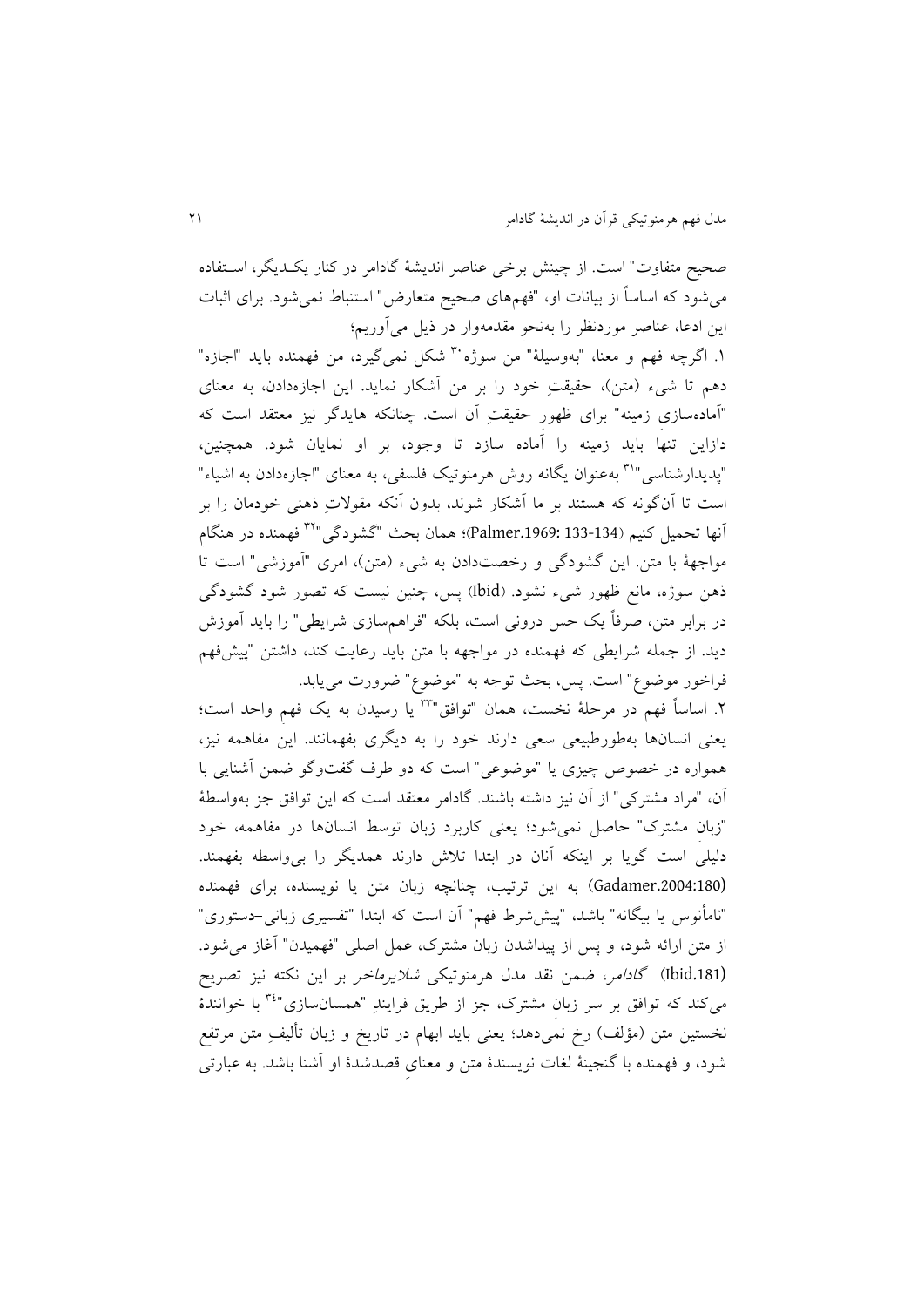ديگر، تا زمانی که زبان متن برای فهمنده، بیگانه باشد، اساساً او نمیتواند با آن متن، بر ِ ِ ِ سر يک موضو مشترک نیز به توافق برسد تا به تبع آن، فرايند فهمیدن آغاز شودد ۳. البته *گادامر* افزون بر تأييدِ مرحلهٔ فوق در فهم، بر عدم تفکيک آن از "عمل واقعی فهمیدن" تأکید می کند. در واقع او، اين مرحلهٔ مطابقت تاريخی و زبانی با اثر را، صرفاً فرايندی بازتولیدی نمی ِ پندارد؛ بلکه او متتقد است فهمنده بايد واژگان نويسنده و معانی قصدشدهٔ آنها را، بهنوعی از آن خود سازد (191-190bid)؛ و اين "از آن-خودساختن" به معنای آن است که فهمنده، متعلَّق فهم (در اينجا؛ معنای مقصود نويسنده از واژگان) را به نحوکامل بفهمد؛ نحوهای از فهمیدن که فهمنده را قادر می سازد تا کاربردِ آن معانی فهمیدهشده را آغاز نماید. به عبارت ديگر، ما در واژهٔ مذکور، با نوعی "سازش و توافق" نیز روبرو هستیم. همانطوری که گادامر ضمن جملات تأییدآمیزی به نقل از *کلادنیوس <sup>مم</sup>،* تنها فهم کاربردی|ی از متن را میپذیرد که با معنای موردنظر مؤلف از موضوع، "سازگاری"<sup>۳٦</sup> داشته باشد. (1bid.184) لذا اين پندار که بر اساس اند ِ يشة گادامر، فهم کاربردی، مستلزم ِ ِ قرائت متتارض با متنای موردنظر نويسنده است، صحيح نمينماياند.

البته اگر اصل تاريخمندی، بهتنهايی و بدون درنظرگرفت جايگکاه "زبکان " بکه عنکوان وجه همهشمول هرمنوتیکِ *گادامر* لحاظ شود، و همچنین از مجموعهٔ دقـایق اندیشـهٔ او در خصوص نحوهٔ شکلگیری فهم صحیح غفلت شود، بیشک "معانی متعدد متعـارض" حاصل خواهد شدد البته از منظومة فکری گادامر چنی برمیآيد که اگر هم فهمندهای به قرائتی متتارض در خصو متنی واحد دست يابد، جای "نقد" آن همچنان باقی اسکت، تا فهم درست از نادرست متمايز شود. پس، صِرف زيسـتن در يـک موقعيــتِ زبــانی و سنتی متفاوت، به فهمِ متعارض از يک موضوعِ واحد منتج نمیشود.

**.3-1-2فهم دیالوگی از قرآن )محوریت زبانِ حال و گذشته(** گادامر، فهمی را حقیقی میداند که در آن بهنحو ِ توأمان به هر دو زبان "گذشته و حال" توجه گردد، بدون آنکه توجه به يکي، توجه به ديگری را تحتالشعاع قرار دهد. نه حصر در زبان گذشتهٔ متن مورد تأیید اوست، بهنحوی که اساساً پیوندی میان آن فهم با زمان کنونی و حال مخاطب پیدا نشود، و نه ذوب در زبان حال مخاطب مورد نظر اوست، بدين صورت که پيوندي ميان آن فهم با متن گذشته آشکار نشود. براساس اندیشه او، در "امتزاج"<sup>γ</sup>" یا ذوبشدن همزمان دو افق زبانی گذشته و حال است که فهم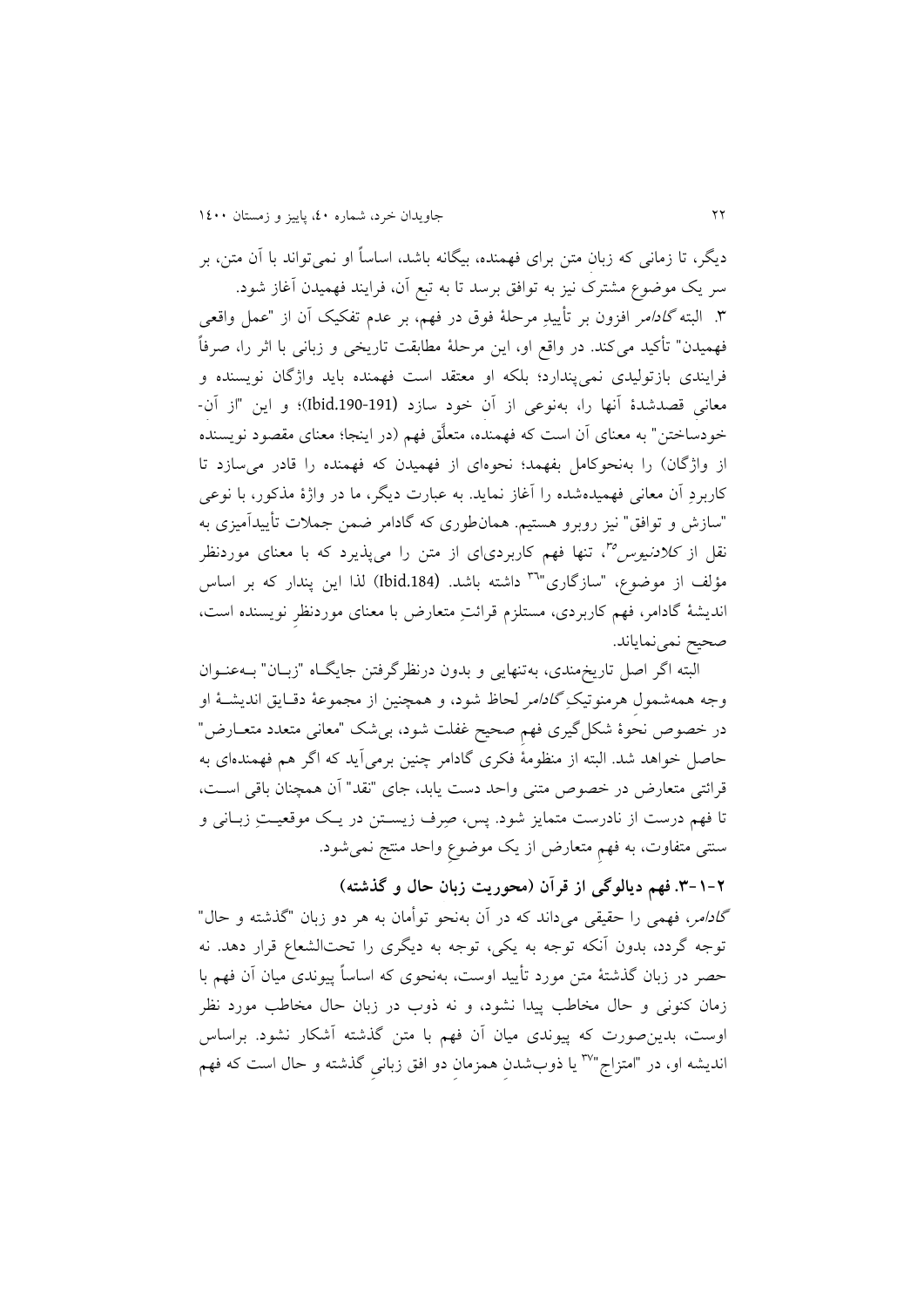درست شکل میگیردد (.370Ibid )در ِ واقع او فهم "ديالوگی" را فهمی "ناطق" تلقی می کند، که متن در ضمن آن به سخن درمی آید؛ در مقابل فهمهای "صامت" و مونولوگی که اجازه نمیدهند تا حقیقت متن، آنگونه که هست، تجلی کند.

گا*دامر*، اساساً فهمی را که موجب گشـودگی افـقِ ذهنـیِ (دانــش نظـری) و زبــانی فهمنده نشود، "فهم" تلقی نمیکند (گروندن، ۱۳۹۹).^۳ اَو فهمی را حقیقـی مـیدانــد کــهُ فهمنده را به فراروی از "جزئیت"\*آ بکشاند و در این فرارفتن است که به "فرهیختگ<sub>ی</sub> و پروردگی <sup>۴۰</sup> نائل میشود (همو،١٣٩١: ٥٦–٥٨ و Gadamer.2004:55). <sup>٤١</sup> به نظر میرســد نگاهی که او به مقولة فهم دارد، "سازندگی يا پرو ريدن" است؛ يتنکی موقتیکت فهمنکده ، پیش از فهم و پس از آن با يکديگر متفاوت خواهد بود، زيرا هربار با گذر از خــود، بــه ف راخود نزديکتر میشودد

گا*دامر ب*رای تبیین ویژگیِ مهم فهم، یعنـی کـاربردی بــودن آن، بــه "ســنّت اخــلاق رسطویی"<sup>٤٢</sup> رجوع می کند. او همانند *ارسطو*، اخــلاق را یـک "دانــش عملــی"<sup>٤٣</sup> و بــه اصطلاح کاربردی میداند؛ يعنـی دانشـی کـه در موقعیـتِ انضـمامی (موقعیـتِ فـردی خاص) شکل میگیرد. اگرچه او اخلاق را دانشی عملی مـیدانــد نــه نظـری و تئــوری، ابتنای آن را بر "دانش نظری"<sup>؛ می</sup>پذیرد(۳۲۱۰–۱bid:۳۱۰). برای مثال، حقیقتِ فضـیلتی مانند "سخاوت"، تنها در موقعیتِ عملی معنا مییابد. سخاوت در دانـش نظـری، امـری میان دو سر حدّ افراط و تفريط يعنی اسراف و بخل تعريف می شود، لکن دانســتن ايــن قبیل تعاریف، کسی را داخل در زمرهٔ اهل سخاوت نمیکند؛ چه که سخاوت بــرای هــر فردی با توجه به موقعیتِ فردیاش، معنا مییابد و سخاوتِ فـرد ثردتمنـد بـا سـخاوتِ فرد متوسطالحال يا فقير متفاوت است، اما هيچيک در عين متفاوت بودن، از دو سر حدّ تعیین شده خارج نمیشوند (بهشتی،١٣٨٩: ٢٢)؛ این یعنی همان حرکت در افق سخاوت. گاد*امر به مددِ طرح اخلاق ارسطویی سعی دارد تا مقصود اصلی خود را که همان تبی*ین "فهم" است، بر خواننده آشکار سازد. بنا بر این، او نه تنها منکرِ اهمیتِ بحثهای نظری و معرفتی نیست، بلکه درصدد است تبیین کند که صِرف توقف بر دانش نظـری، فهمـی اتفاق نمیافتدد او فهم عملی و کاربردی را، توستهدهندة متنایِ مفهومِ نظکری مکی دانکد ؛ يعنی حقیقتِ معنای تعاريف نظری در عمل است که نمايان میشود. گويی گادامر، نظـر بدون کاربست را بیفايده میداند تا جايی که ترجيح میدهد از آن با نام فهم ياد نشود.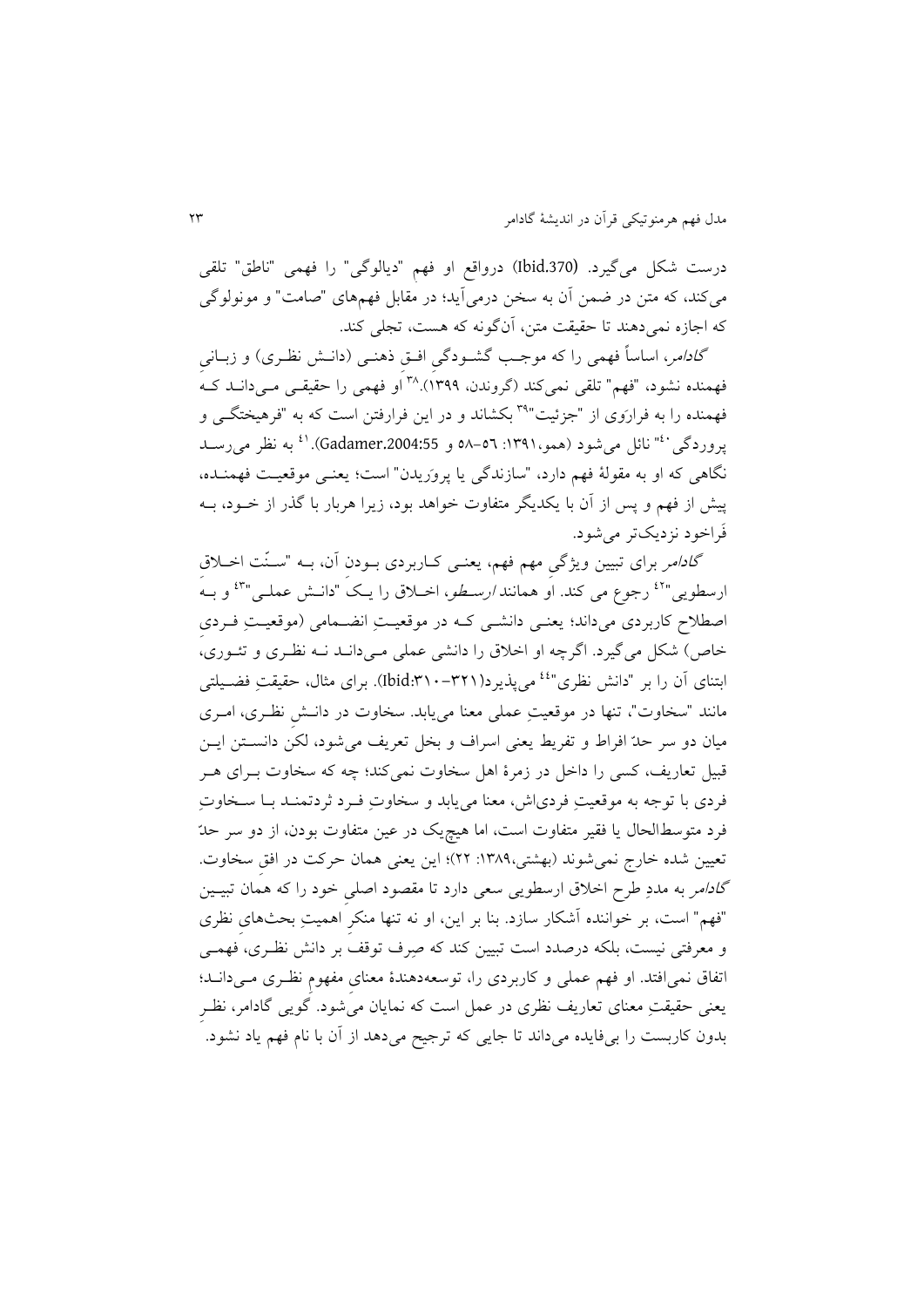**.6 الگوی مناسب فهمِ قرآن بر اساس اندیشةگادامر**

*گادامر*، از میان گونههای سهگانهٔ فهم، تنها الگوی دیالوگی را مبـیّن سـازوکـار فهــم بــه معنای حقیقی اَن میداند. از این رو، گونهٔ سوم فهم، مناسبترین مـدل بـرای مواجهـهٔ فهمنده با قرآن بهنظر میرسد. اگرچه الگوی ديالوگی دربارهٔ فهم عمـومِ متـون مطـرحِ است و شامل متون مقدس و الهی نیز میشود، تکیة صرف بر ايک الگکو در مواجهکه بکا کتاب مقدس )قرآن(، مللوبِ نظر گادامر نیستد

گادامر در خصوص فهـم "متـون مقــدس" نظـر تأمــلبرانگیــزی دارد کــه منتقــدان و روشنفکران دينی عمدتاً از آن غفلت ورزيدهاند. وی، ذيل بحث هرمنوتیک حقــوقی و الهیاتی، ضمن انتقاد جدی از کسانی مانند *بولتمان<sup>ه؛</sup> ک*ه اصـول هرمنـوتیکی حـاکم بـر متون مقدس را، با اصول کلیِ حاکم بر سایر متون "يکسان" میدانند، بر تفـاوت مـاهوی متون مقدس از ساير متون تأکيد مــیکنــد (327-326:Gadamer). *گــادامر*، اگرچــه متن بودن کتب مقدس را می پذیرد، اما اطلاق "کتاب" به معنــای عرفــی را بــر آن صــادق نمیداند (Lawrence,2002:190). و این متون را در نوعِ "ادبیات اصیل"<sup>۲</sup>، نه کلاسـیک، دستهبندی میکند. ما در اندیشهٔ هرمنوتیکی خاص *گــادآمر (ه*رمنوتیـکِ متــون مقــدس) ضمن پايبندی به الگوی ديالوگی عام (مدل سوم) و رعايت قواعد عام فهم، با يک نــوع فزونیِ مهم مواجه هستیمد وی متتقد است که الگوی ديالوگیِ عام را نمیتوان به همکان نحو دربارهٔ کتب مقدس بهکار گرفت، بلکه بايد تغيیراتی در آن لحاظ کنیم.

با توجه به مجموعهٔ بیانات *گادام*ر، نکات مهمی در خصوص نحوهٔ مواجهه بــا قــرآن روشن می شود. برخی از اين نکات، دربارهٔ عموم متون بايد رعايت شود، و برخــی نيــز مختص متون مقدس (قرآن) است. نکتهٔ نخست در مواجهه بــا مــتن قــرآن، مربــوط بــه "زبـان" اسـت. چنانچـه فهمنـده بـا زبـان قـرآن بیگانــه باشـد، ابتـدا بايـد جهـت هم ترازی با خوانندهٔ آغازين قرآن و رفـع ابهـام در تـاريخ و زبــان نــزول آن، از تفســير دستوری– زبانی بهعنوان يک پيش شرط برای فهم استفاده نمايد. دربـارهٔ صـرورت ايــنُ موضوع، پیش تر توضیح داده شد. حال، در صورت داشتن زبـان مشـترک بـا مـتن و يـا رسیدن به آن از طریق همسانسـازی، بحـث بــر ســر "موضــوع" خواهــد بــود. چنانچــه موضوع برای فهمنده، مفهوم و قابل شـناخت باشـد، فراينـد فهميـدن بـهطـور طبيعـي و بسکیواسکه آغـاز مسکی شسود، و فهمنـــده حقیقـــتِ ورای مـــتن را مــــیفهمـــد (Gadamer.2004:180)؛ مانند بخشهای اخلاقی متون مقدس (قرآن). (181.bid.181) البت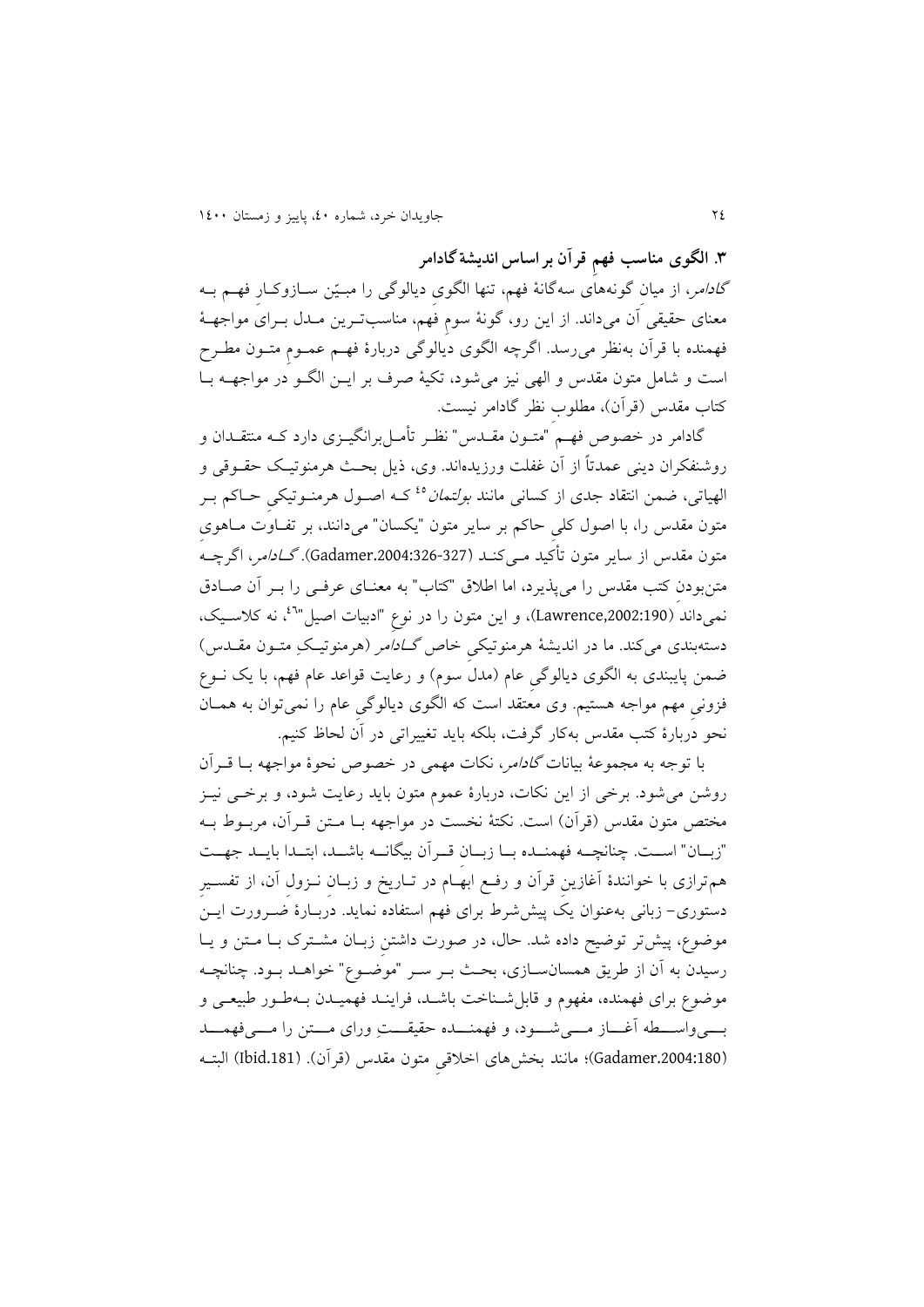اعتبار این فهم به شرط "سازگاری" معنای تولیدی بـا معنـای مـورد نظـر مـتکلم اسـت. (Ibid.184) اما چنانچه فهم موضوع، فی نفسه بـرای فهمنـده سـخت و غیـرممکن، و يـا گزارههای قرآنی حاکی از اصولی غیرقابل شناخت و غیرقابل استنتاج برای عقل طبیعے بشر باشد، ضروری است تا از طريقِ دادههای تاريخی، مقصود و ذهنیتِ مکتکلم کشکف شود تا به مقصودِ موردنظر او از عبارات دست يابيم. در تفسـير تـاريخیِ مـتن مقــدس، فهمنده بايد موضعگیریهای خويش که برآمده از پیشداوریهای فردی و حتکی عقلکی است را کنار نهد و سعی کند تا جایی که میتواند بــه پـیشفهــمهـای مــتکلم بیندیشــد (Ibid.182). *گادامر* بهنحو تأييدآميزی به نقل از *اسپينوزا* بر اين نکته اشاره مـیکنـد ک برای فهم حکايات وحیگونه و معجزات در متون مقدس کـه محتـوايی رمزگونــه و يــا ماهیتی غیرقابلفهم برای عقل دارند، بايد به تفسیر تاريخی رجوع کرد؛ زيـرا فهـم مـا از اين عبارات، تابع استنباط مرادِ متکلم يا مقصودِ او است. البتـه *گـادامر ضـ*من بيـان ايــن سخنان بر اين نکته نيز به نقل از او، تصريح مـىکنـد کـه مـا در تفسـير تـاريخى، تنهـا درصدد شناختِ "معنای جملات و عبارات" هستیم، نه شــناختِ "حقیقــت آنهــا" (يعنــی حقیقت موضوع). (182-181،182)

از نوشتارهای *گادامر* به دست میآید که دو نــوع فهــم داريـــم؛ "فهــم بــ<sub>ي</sub>واســطه" و مستقیم از موضو ، و "فهمِ باواسله" و غیرمستقیم از موضو که همان تفسیر تکاريخی و روانشناختی است. در فهمِ نخست؛ انسان بهطور طبیعی در مواجههٔ با مـتن، چنانچـه بــا زبان متن و موضوع اَن بیگانه نباشد، قادر بر فهمیدن اَن میشود، لکـن در فهـم ثــانوی، چنانچه فهمنده با "زبانی نامأنوس"، و یا "موضوعی ناآشنا" مواجه شود، در روند طبیعـیِ فهمِ او اختلال ايجاد میشود؛ لذا برای رفع آن، ناگزير است از تفسيرِ دستوری، تــاريخی و روانشناختی استفاده کند (.181Ibid)، و به محض رفع اختمل و آشکارشکدن موضکو برای فهمنده، عمل اصلیِ فهمیدن که همان کشف حقیقتِ "موضکو " اسکت، بکی درنکگ انجام میشود. بنا براین، عمل "فهمیدن" و "تفسیرکردن" را نمیتحوان بــه وضــوح از هــم تفکیک کردد

افزون بر این، *گادامر* نکتهٔ قابل**تأملی را در خصوص تفسیرِ متـون**مقـدس (قــراَن) مطرح میکند که دربارهٔ سایر متون مطرح نیست. او معتقد است کـه "تفسـیر مفسـر" از متن مقدس، مکمل آن نیست. به اين معنا که، تفسير او محتوايی بر متون الهی نمی افزايد و يا در تعيّن دقيقتر محتوای آن متن، نقشی ندارد. درحالیکه، در خصوص ساير متــون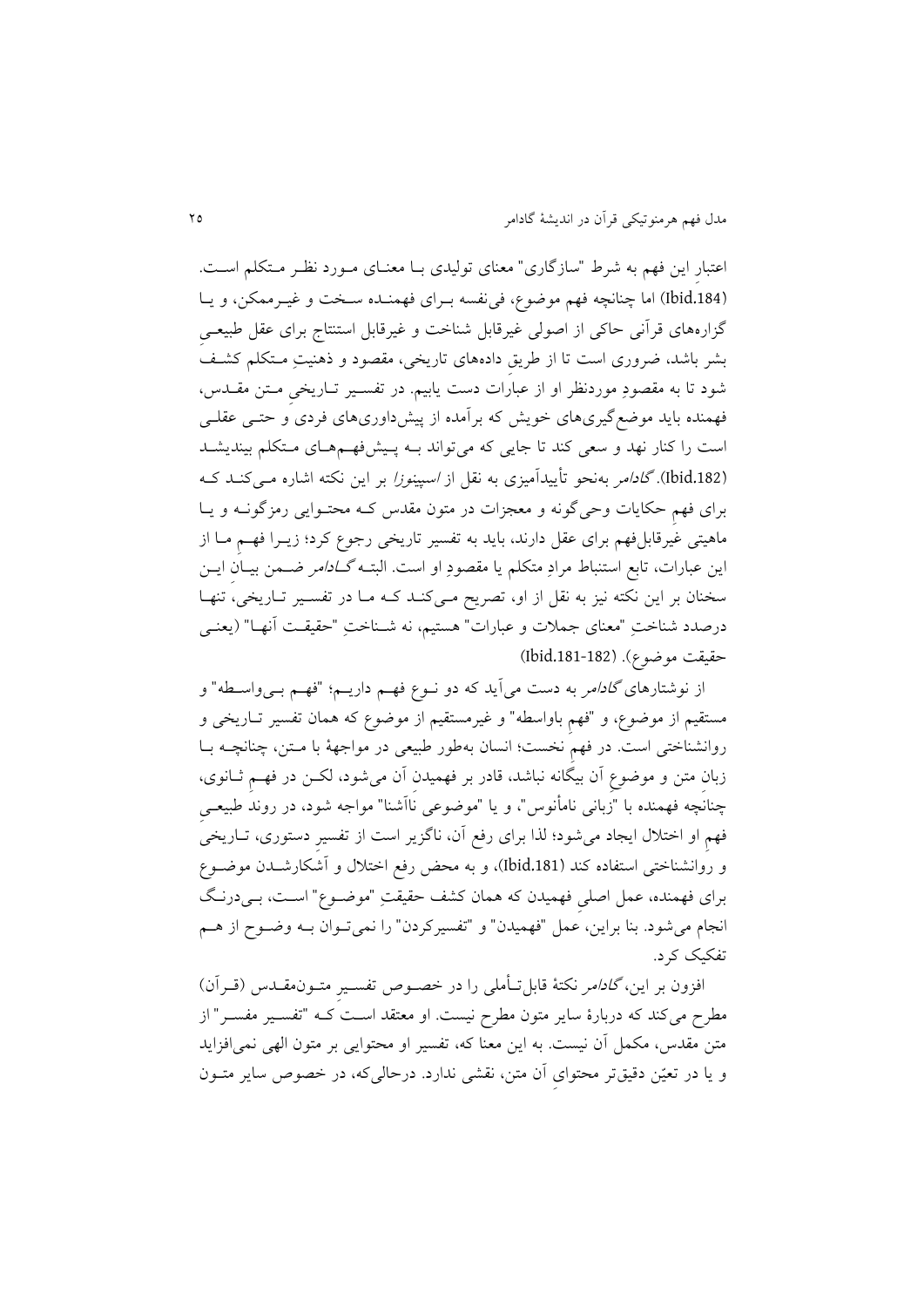مانند متن حقوقی، حکم قاضی به منزلهٔ تفسیر مفسر، موجب تعیّن هرچه دقیقتر معنـای متن حقوقی میشود *گادامر*، با رجوع به هرمنوتیک الهیات، بهنحو تأییـدآمیزی بـر ایــن نکته تصريح میکند که اعتبار و موفقيتِ تفسيرِ متونمقدس (قرآن)، تابع انديشهٔ مفسر و دکترين او نيست. به عبارتی ديگر، در رابطه با کتابهای بشری، دکترين مفسر يا اصـول فکری او، موضوعی اصلی است و تأثیر بسزایی در اعتبار تفسیر دارد، لکن در خصوصً کتاب الهی، موضوعی تبعی به حساب میآید و تقدم مطلق از آن قدرتِ خودِ "کلمـات" است. همانگونه که يک موعظهٔ ديني، اگر چه از جهت بلاغت، مناسب نباشد، میتوان انسانها را به سوی هدايت و توبه فرابخواند (1bid.326). *گـادامر* تصـريح مـى کنـد کـه مفسران يا فهمندگان متونمقدس (قرآن)، نبايد از اين امر مهم چشمپوشی کنند، زيـرا بــا کتاب الهی که ابلاغ وحی و رستگاری است مواجهاند، نه کتاب علمی بشــری. *همچنــین* گ*ادامر*، ضمن رجوع به هرمنوتیک *کلادنیوس*، بهنحو تأییدآمیزی بـه نقـل از او بــر ایــن نکته اشاره میکند که همهٔ متون بشـری نیازمنـد تفسـیر صـحیح هسـتند، زيـرا همـواره مطالب و موضوعاتی وجود دارند که دانش بشری نسبت به ابعاد مختلف آن، ابهامـاتی دارد. از اين رو، تنها به واسطهٔ تفسیر صحیح است که میتوان حتی از متــون بــیفايــده، ايدههايی مفيد برای بشر استخراج كرد. البته *گادامر* به تبعيت از كلادنيوس، نوشـتههـای مقدس (قرآن) را از اين ماجرا مستثنا میداند و فلسفهٔ تفسیر را برای کتـاب الهـی، تنهـا بهعنوان پیشدرآمدی بر فهمِ آن میداند (.184Ibid)د همانگونه ککه پکیش تکر نیکز اشکاره کرديم، تفسير مفسر (تنها در مورد متون بشری)، معنای متن را متعین می سازد و چیـزی بر محتوای آن میافزايد که ممک است آن فزونی، مقصود خود متکلم هم نبوده باشد و يا به ذهن او خطور نکرده باشد؛ زيرا انسانها بر همهٔ ابعاد موضوعات آگاهی و اشبراف ندارند. بنا بر اين، نقطهٔ ثقل انگارهٔ تفکیک تفسیر متون بشری از الهی از دیدگاه *گــادامر*، "دانش متناهی بشر" است که این تنـاهی در خصـوص خداونـد و کـلام او موضـوعیت ندارد. نکتهای که نبايد از آن غافل شد آن است که *گادامر*، قطعاً هر نوع فهمـی از متــون (حتی متون بشری) را بهعنوان بخشی از معنای متن و کتاب جايز نمیدانـلد، بلکـه فقـط آن فهم و متنايی را صحیح میداند که با متنایِ مقصود متکلم از موضو ، سازگار باشدد  $(Ibid)$ 

با وجود تمايز ميان فلسفهٔ تفسير در متون الهی و بشـری، همچنـان *گــادامر*" الهيــات عملی" را بر "الهیات نظری یا جزمی"<sup>۶۷</sup> مقدم میدانـد (Ibid.326)، و بـه اهمیـت بحـث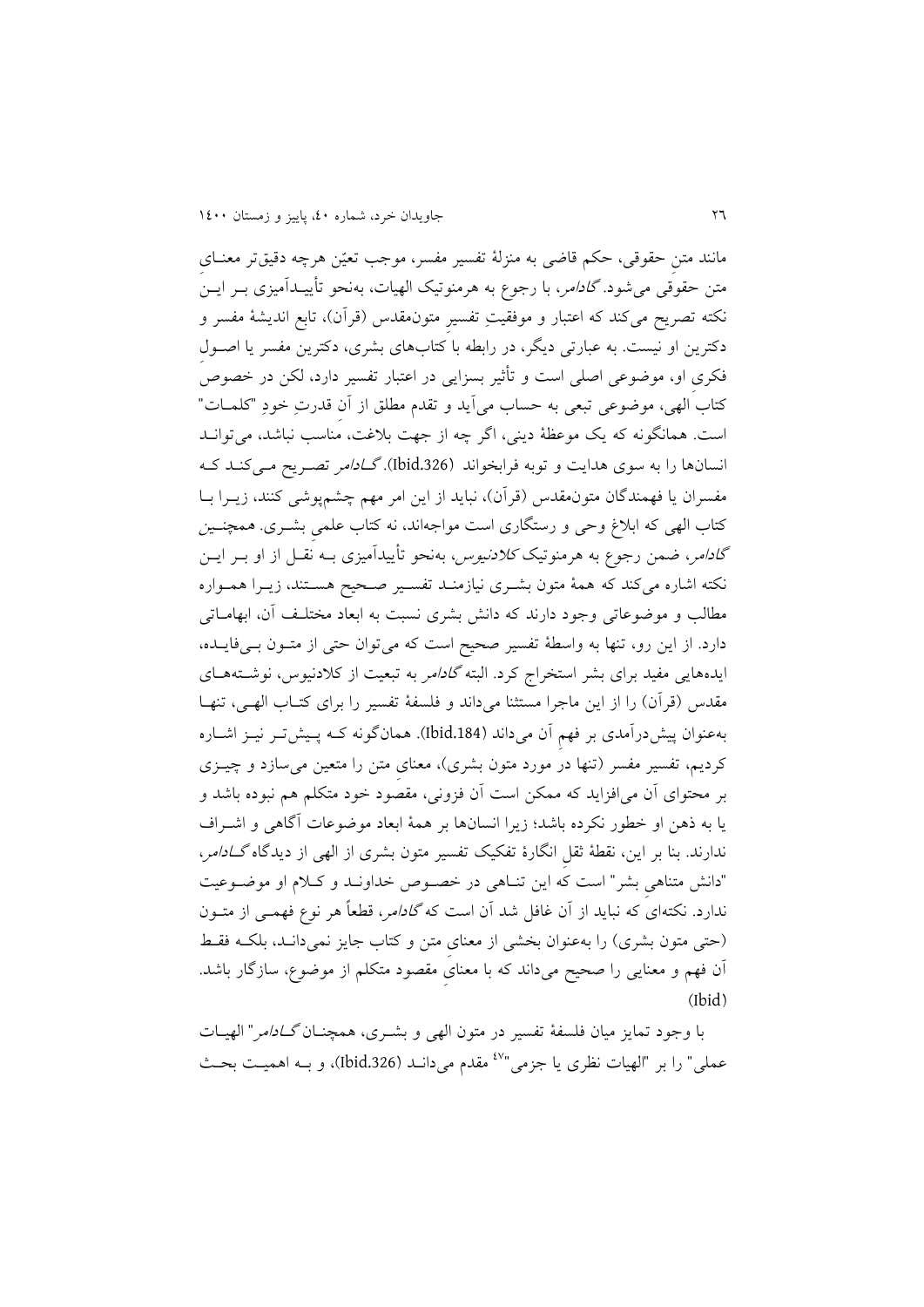"کاربرد" حتی در خصوص متون دينی و الهياتی اذعـان مــیکنــد. وی، اساســاً کــاربرد و انضمامیشدن را وجه مشترک همة اشکالِ هرمنوتیک کتاب مقکدس مکی دانکدد از سکوی ديگر، او همچنان معتقد است که فعل مفسّر يا فهمندهٔ الهیاتی در انضمامیِساختن، کاملاً به معنای متن محدود است، نه پیشفهمهای خودش، و هیچ عالم الهیاتی اثــر کــاربرد را بهعنوان "رهاشدن از متن" نمی پندارد (1bid.328).

گا*دامر در نقد بولتمان ب*ر اين مهم تأکيد ميکند که متن مقدس، کـلام خـدا اسـت و پیشفهم یا پیشفررضی که فهمنده در مواجهه با آن باید داشته باشد، صرفاً پیشفهمهمای عام يا وجودی نیست، بلکه پیشفهمی متتبر است که برآمده از موضکعِ "ايمکان واقتکی " باشدد او حتی نمیپذيرد که "ايمان" يا پیشفهم ايمانیِ فهمنده را بهعنوان حالتی وجودی و فینفسه در انسان که به سوی خداوند کشش دارد، متنا کنیم، و شناختِ متون الهی را بر اين اساس، کافی نمیداند؛ بلکه "الزام و پايبندی ايمانی فهمنده" را در اين امر دخيـل میداندد گادامر، با طر مثالی از فهمِ مارکسیتها در خصو گزارههای الهی و دينکی، به اين نکته تصريح میکند که اگر پيشفرض ايمانی فهمنده را صرفاً مسئلهای وجـودی بدانیم، طبیعتاً هیچگاه یک مارکسیست نمیتواند متون الهی را با این پیش فـرض بنگـرد؛ زيرا او دين را صرفاً بهمنزلهٔ بازتابی از منافع طبقهٔ حاکمیت اجتماعی میفهمد و بس! از اين رو، *گادامر* پيشفرض ايمانی فهمنده را، تنها در صورتی معتبر میداند که او از قبـل، مقولات ايمان و کفر در برابـر خـدای واحـد و حقیقـی را بــهرســمیت شــناخته باشــد (Ibid.327). لذا از نظرگاه او، معنای هرمنوتیکی پیشفهم دربـارهٔ متـون.مقـدس (قـراَن)، "الهیاتی" است نه اگزيستانسیالی (.328Ibid)د نمیتوان ادعای فهمیدنِ بکه نحکوِ گکادامری داشت، ولی در عمل، قائل به اين اصل هرمنوتیکی نبود. فهم درست از قـرآن، بايــد بـر اساس موقعیت هرمنوتیکی من فهمندهٔ امروزی بـهعنـوان مسـلمان و بـا لحـاظ پیشـینهٔ اسلامی باشد، نه آنکه مسلمانبودن و زيستن در سنت اسلامی ناديده گرفته شـود، و بـا متن قرآن، صرفاً بهعنوان يک متن کلاسيکِ دينی مواجه شد. اين نوع مواجهه، چهـرهای غیرحقیقی از قرآن را به تصوير میکشدد

افزون بر اين، *گادامر* از فزونی ديگری در الگوی ديالوگی عام سخن بهميان م<sub>حی</sub>آورد که فهمندهٔ قرآن در مواجهه با اين متن الهـي، بايـد از آن برخـوردار باشـد. وي، ضـمن بحث از "حس مشترک"، به اَيين "پايتيزم"<sup>٤٨</sup> رجوع میکند، و از اين فزونی در الگــو، بــا عنوان "حس مشترک"<sup>٤٩</sup> ياد میکند. او، به *اُتينگر* ° بهعنوان يک مـتکلم پايتيسـت اســتناد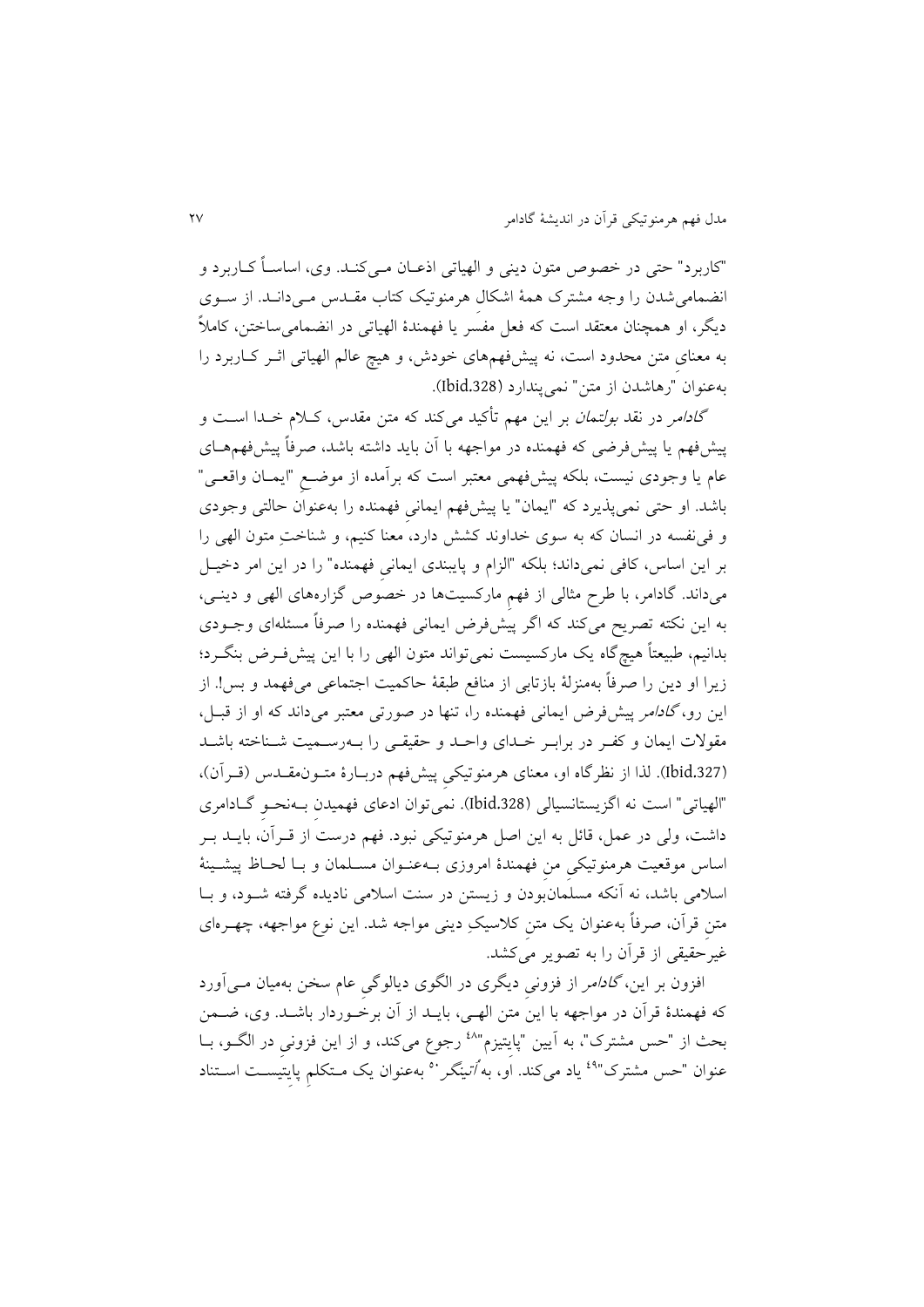میکند که توانسته است برای نخستین بار، کاربرد هرمنوتیکی حس مشترک را مطرح کند. *گادامر* به پیروی از او بر این باور است کــه فهــم حقیقــی کتــب مقــدس، نیــاز بــه مواجههای حسّی و شهودی دارد، و بـدون آن و صِرف تکیــه بــر قواعــد کلــی تفســیر، حقیقت معنای آن متن نمایان نمی شود (27-1bid.24). حس مشترک نــزد *اُتینگــر*، همــان "دل يا قلب"<sup>٥١</sup> است كه مانند مفهوم "عقل" نزد *ارسطو*°°، قادر به دريافتِ "بی واســطه و شهودی"<sup>۵۳</sup> از اشیاء است. او این حس را "قوهٔ الهی"<sup>۵٤</sup> میداند که وظیفـهٔ دریافـت آثــار الهی را دارد، دريافت حقايقیِ فرازمانی و فرامکانی که جملگی برای انسان مفید خواهکد بود. اُتینگر، حس مشترک یا قلب را موهبتی الهی میداند که حکمرانسیاش همیشـه بـه دست خدا است. اين حس، از منظر او همان اثـر "حضـور خـدا" اسـت کـه در انسـان، کشش طبیتی به سوی ستادآ حقیقیِ زندگی و حیاآ ايجاد میکنکد (.26Ibid**).** چیکزی شبیه به همان "فطرت" که در ادبیات اسلامی بهکار م<u>یبری</u>م. *گــادامر* بــه نقــل از *اُتینگــر*، داشتن اين حسّ الهی را مهمتر از آشنايی با تمامی قواعدِ عام تفسـير مـیدانـد (Ibid)، و معتقد است که اندیشههای موجود در متون الهی، به واسطهٔ داشتنِ نگاه توحیـدی°° بــه-نحو نابتر و دقیقتری شناخته می شود. *اُتینگر*، این حس شـهودی و قلبـی را خاسـتگاه تمامیِ حقايق و دانستنیها میداند و معتقد است که بـه مـدد ايـن حـس ايمـانی، تمـام "اجزاءً، کثرتها و مرکبها" را میتوان در يک نوع "کل، وحـدت و بســاطتی" ديــد کــه قانون کلّی الهی، و تخلّفناپذير است(27-1bid.26). *گادامر*، اين نظريهٔ *اُتينگر ر*ا مقابــل مکتبِ "اصالت عقل و برهان" یا "راسیونالیسم"<sup>۵</sup> میِ داند که مدعی برتری روش تجربــی و ابژکتیو بر ساير روشها است، و روشِ رياضی و برهانی را يگانه روشِ کس ِ مترفت میداند. *اُتینگر*، انحصار روش ریاضی را بر نمی تابد و معتقد است که فهم متون مقـدس نیازمند روش دیگری با عنوانِ "روش توالدی"<sup>۵۷</sup> است که بهواسطهٔ آن بتوان نهالِ آموزه-های متن الهی را در جان مخاطبـان کتـاب مقــدس پــرورش داد. (1bid.25)*گــادامر*، در کتابش به صراحت اين ديدگاه *أتينگر* را تأييد مي کند(42 :Ibid.90, Notes).

برخورداری فهمندة قرآن از اصل "ايمان"، ضروری و انکارناپذير است؛ چنانکه خود قرآن نيز مي گويد: "... فيه هديً للمتّقين، الذين يؤمنون بالغيب و يقيمون الصلوة ...، اولئك علی هدیً مِن ربّهم...." (بقره:٢–٥). بر اساس اين آيه، غايتِ فهمنده از فهـمِ مــتن قــراَن، "هدايتشدن" است، يتنی رهنمونشدن به مسیری که در آن، حقیقت، خودش را آشکار کرده است. حال، اين هدفِ هرمنوتيکی محقق نمیشود، الاّ به داشتن قوهٔ تقوای الهی. و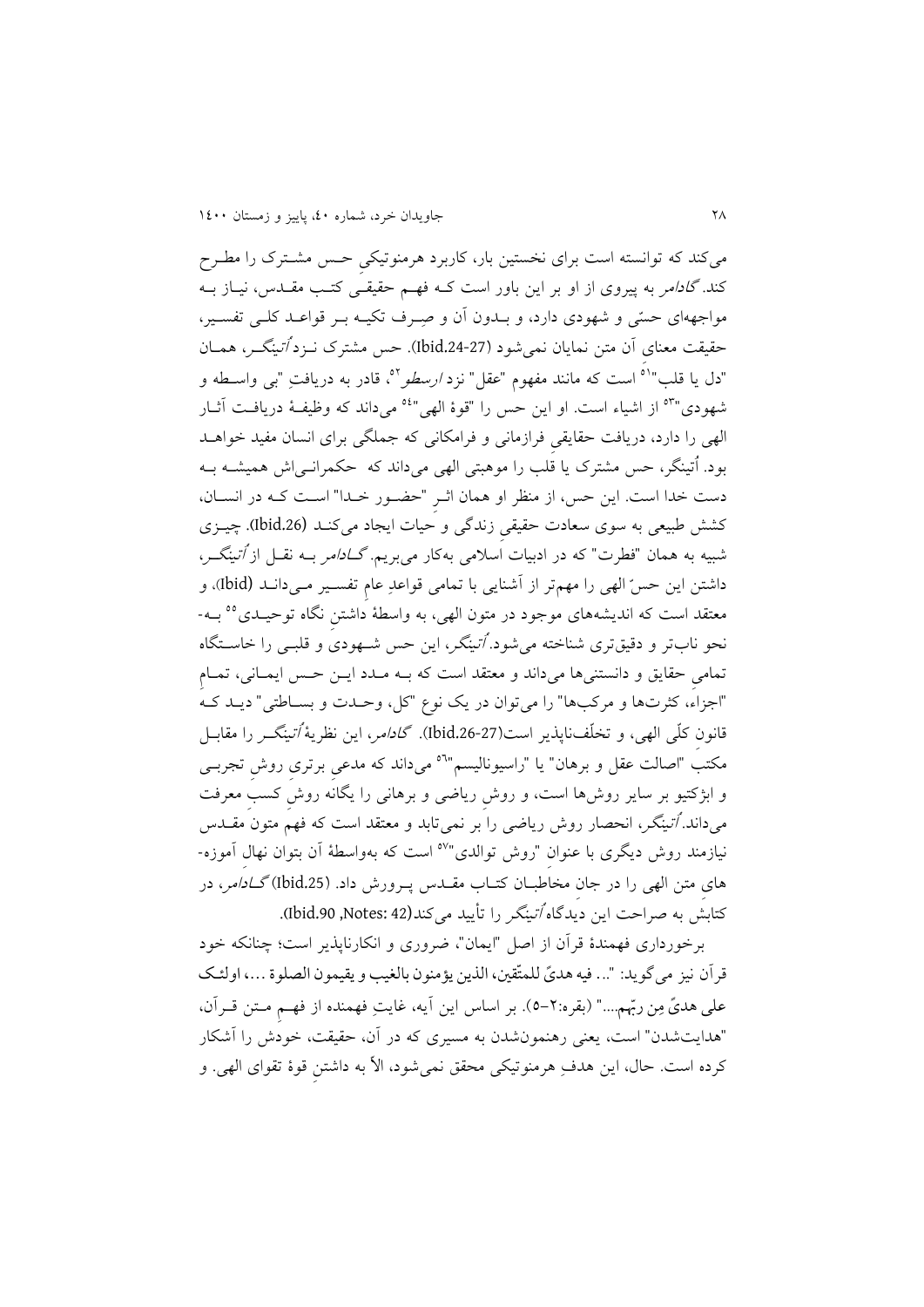اين هدايت، بهنحو أکمل رخ نميدهد، مگر بـا ايمـانآوردن بـه غيـب، و انجـام اعمـال صالح. حتی انجام عمل صالح نیز، بر سطح فهم فهمندهٔ قرآن تأثیرگذار است؛ همانگونه که گادامر نیز در ضمن بیاناتش به این نکته اشاره مـیکنـد. او در خصـوص فهـم یـک گزارة "دستوری يا امری"، متتقد است که زمانی متنایِ حقیقی جملة امری بهنحوکاملتر بر فهمنده آشکار میشود که او خودش را در موقتیتِ مخاطک آن دسکتور قکرار دهکد؛ يعنی امر، با اطاعت (انضمامیشدن) فهمیده میشود، پس قرارگرفتن در موقعیت عملـی اطاعتکردن، فهمِ دقیـقتـری از معنـای آن امـر را بـر عمـلکننـده آشـکار مـیسـازد. (329 .3204:329) لذا از آنجايی که بخش زيـادی از آيـات قـرآن نيـز مربـوط بـه تشريع احکام به صورت امر و نهی است، پس فهمندهای قـادر اسـت فهـم هرمنـوتیکی بهتر و کاملتری از آن بهدست دهد که افزون بر پیشفهمهای ايمانی که بخشکی مربکوط به "ذهن" و بخشی مربوط به "قلب" است، از فهم حاصل از "عمـل" صـالح قرآنـی نیـز بهرهمند باشدد درحقیقت، با قرارگرفت در موقتیتِ هرمنوتیکیِ ايمانی-عملی اسکت ککه فهمنده قرآن، قادر خواهد بود تا حقیقتِ قرآن را از لابهلای زبان ملفـوظِ ِ آن بــهدرسـتی فهم کند، در غیر اینِصورت: "و لا یزیدُ الظَّالمین إِلَّا خَسارا" (اسراء:۸۳)، مواجهــهٔ بــا قــرآن بدون ايمان و تقوا، جز زيان و عدم دسترسی به حقیقت قرآن در پی نخواهد داشتد

فهمِ هرمنوتیکی از قرآن، به مدد الگـوی دیـالوگیِ عــام، هرمنوتیـکِ *گــادامری* را از مسیر اصلیش منحرف میسازد؛ زيرا افزون بر داليلِ فوق، "الگکوی ديکالوگیِ – الهیکاتی گادامر" به نوعی ناظر بر اصول هرمنوتیکی است که او از ابتدای کتاب حقیقکت و روش بر پايهريزی آن تلاش کرد. جهت توضيح بيشـتر؛ از يـک سـو، بهـرهمنـدی فهمنـده از "پکیشفکرضهکای فراخکور موضکو " (268-270 .2004:Gadamer)، از جملکه اصکول هرمنوتیک*ی گادامر* است، و از سویی دیگر، موضوع فهم از متن "عام" بــه مــتن "خــاص" (متن مقدس) تغییر کرده است، بنا بر این، فهمنـده نیـز بایـد پـیشفرض٥هـای فراخـور موضوع مانند "ايمان" را گزينش کند، تا فهم حقيقـی از موضـوع بـرايش نمايـان شـود. کتاب مقدس، يک کتاب الهی است نه يک کتکاب علمکیِ صکرف (326-327 .Ibid)، لکذا فهمنده جهت درک صحیح از آن، بايد خودش را در موقعيتِ ايمانی قـرار دهــد. لحــاظِ این موقعیتِ خاص هرمنوتیکی، دقیقاً حرکت در مسیر اصل "کـاربرد" گــادامری اسـت؛ زيرا "فهم" از منظر گادامر، همان "کاربرد در موقعيت" است، و تفکيک ايـن دو از هــم، خلای فاحشِ هرمنوتیکی استد (.330Ibid)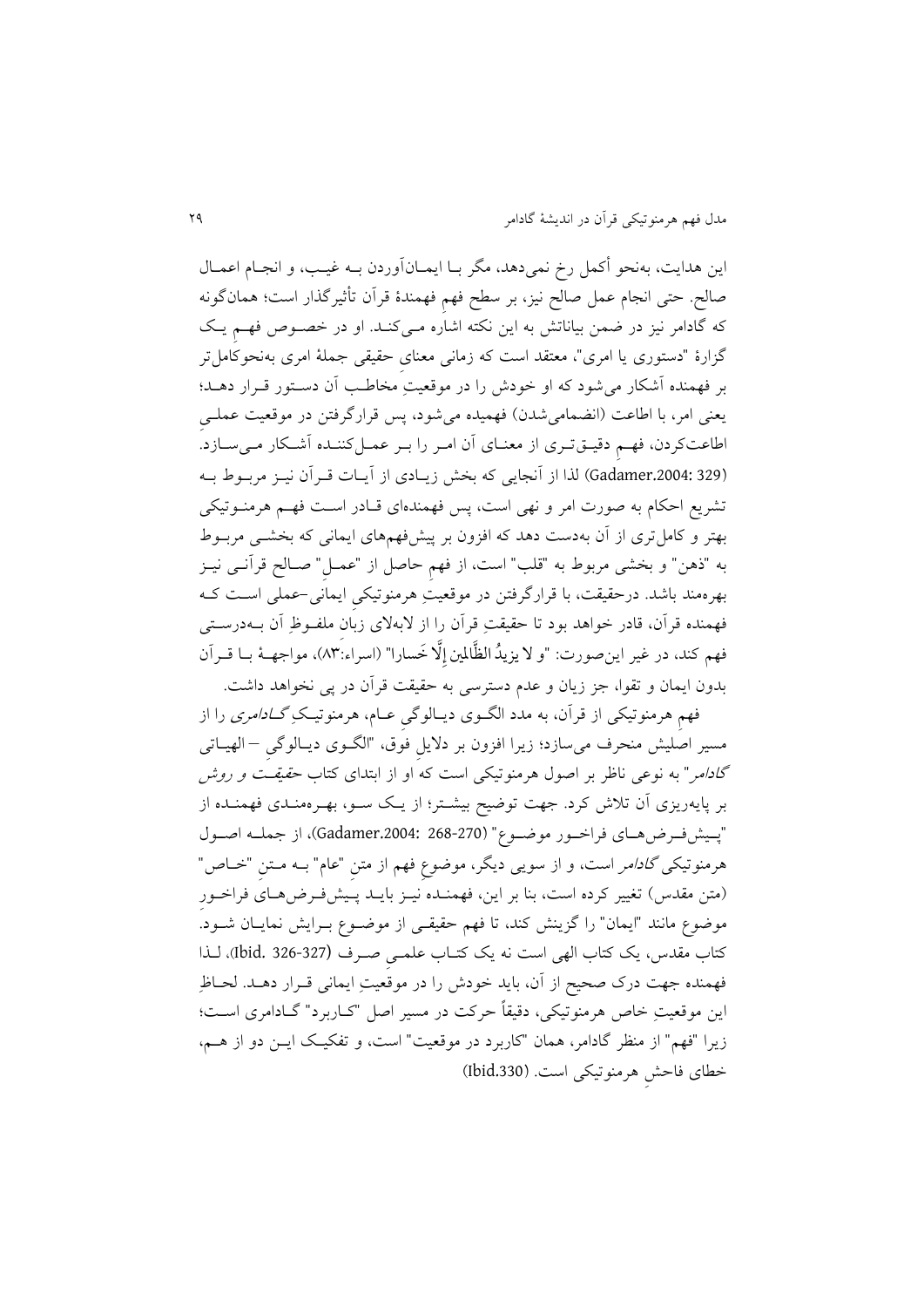**.0 نتیجهگیری** يافتههای پژوهش حاضر، بر اساس منظومهٔ فکری *گادامر* عبارت است از: - فهمی، صحیح و حقیقی است که کاشف از حقیقتِ "موضو " باشد، نکه صکرفاً در صدد شناخت "معنای متن و عبارات". از بیانات گادامر استفاده می شود ک به يک معنا دو نوع فهم وجود دارد: فهم ظاهری از متن و فهم بـاطنی از مــتن. مراد از فهم ظاهر، شناخت معنای مقصودِ "متکلم" است، و مراد از فهـم بـاطن، فهم حقیقت ورای متن است که به "موضوع" متن مرتبط است. آن معنـایی کــه هرمنوتیک گادامر از آن سخن میگوید، "معنای دوم" است، البته این به معنـای نفیِ امکانِ حصول متنایِ اول نیستد

- فهمهای ابژکتیو و يا سوبژکتیو محض از قرآن، جملگی "صامت" و "مونولوگ- محور" هستندد در فهمِ تاريخی، حکذف سکوژه و عکدم توجکه بکه زبکانِ حکال مخاطب موجب می شود که متن قرآن برای مخـاطبش متنــی قــدیمی، و بعضــاً اسلورهای تلقی شودد در فهم مدرن نیز، حذف يا کمرنکگ ککردن ابکژه و عکدم توجه به زبانِ گذشته، سب خواهد شد تا فهمی از قرآن بهدسکت آيکد ککه در واقع، بر متن تحمیل میشود و قرابت و سازگاری معناداری با آن ندارد.
- گادامر، فهم درست را فرايندی "تولیدی" میداند نه "بازتولیدیِ محض"؛ و فهم موِّلد نیز تنها در یک رابطهٔ "دیـالوگی" شـکل مـی گیـرد. *گــادامر، عینـی*ســازی تجربة زيستة نويسنده را در فرايند بازتولید، به دلیکل اصکلِ تکاريخ منکدی فهکم ممکن نمیداند. ازنظر او اين عدم امکان، غیر از امکان دستیابی خواننــده بــه متنای مورد نظر نويسنده استد
- بر اساس انديشة گادامر، به يک اعتبار دو نو فهم داريم؛ فهم "بکی واسکله " از موضوع، و فهم "باواسطه" از موضوع که همان "تفسیر تاریخی و روانشــناختی" است. در فهم نخست، انسان بهطور طبیعی، در مواجههٔ با متن، چنانچه با زبـان متن و موضوع آن بیگانه نباشد، قادر بر فهمیدن آن می شود. اما در فهم ثـانوی، چنانچه فهمنده با زبانی بیگانه، و يا با موضوعی ناآشنا مواجکه شکود، در رونکد طبیعی فهمِ او اختلال ایجاد میشود؛ لـذا بـرای رفـع آن از تفسـیرِ دسـتوری، تاريخی و روانشناختی استفاده کند، و به محـض رفع اخـتلال و آشکارشـدن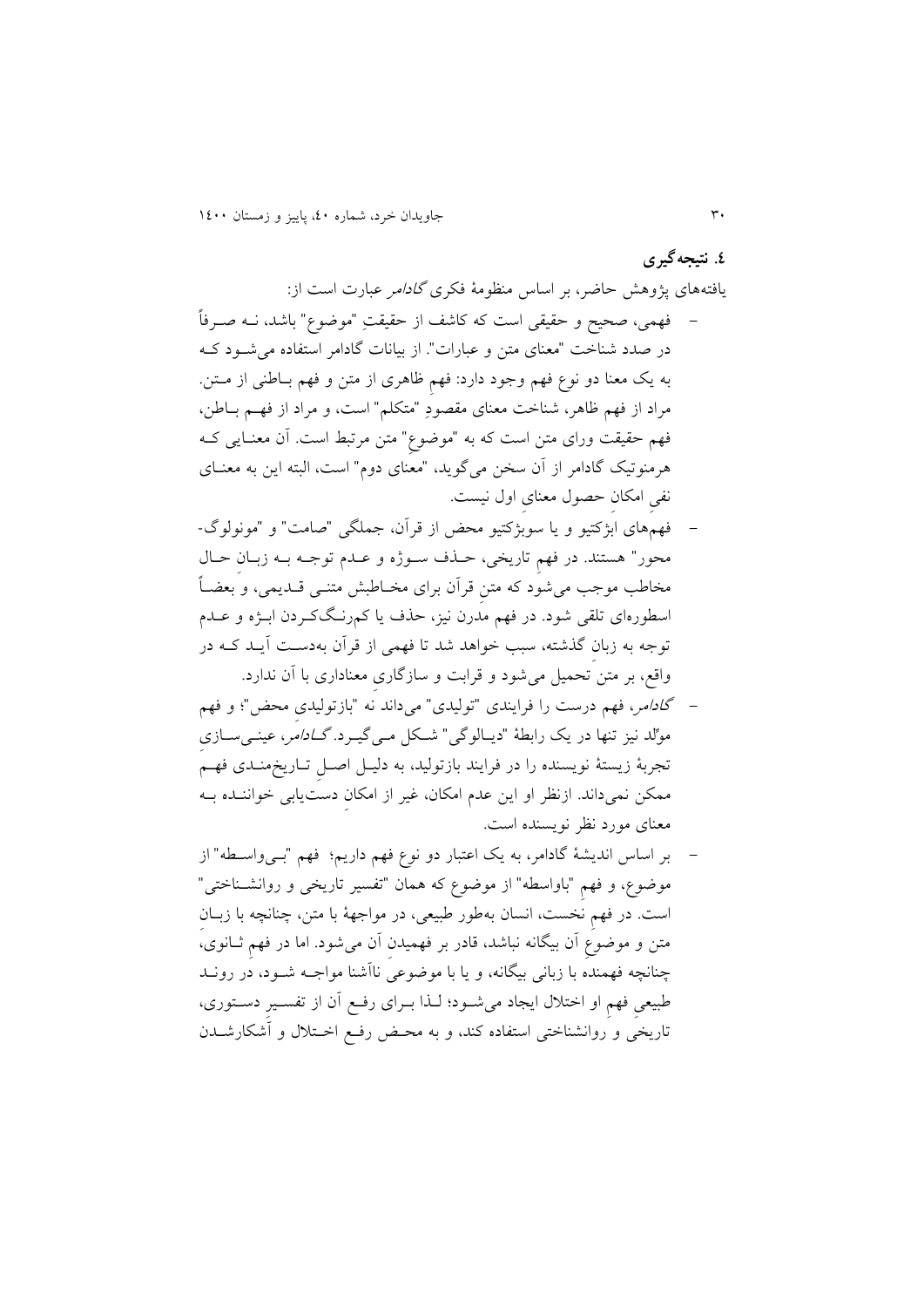موضوع برای فهمنده، "عمل اصلی فهمیدن" (کشف حقیقتِ موضوع) بی درنگ انجام میشودد

- اصل تاريخمندی فهم، لزوماً "قرائاآ صحیحِ متتارض" را سب نمیشود؛ زيکرا اساساً تفاهم بر سر "موضو و زبان مشترک" و نیز رعايکت اصکل "سکازگاریِ " متنای تولیدی با متنایِ مورد نظر مکتکلم، مکانع ايجکاد تتکارض خواهکد بکودد غايتِ قبول اين اصل، "حصول قرائات صحیح متفاوت" است.
- الگوی ديالوگیِ فهم، افزون بر بُتد تتلیمی، به جنبة پرورش و تربیکتِ انسکانی توجـه ويـژهای دارد. ويژگـي ديـالوگ در فهـم، همـواره انسـان را بـه سـوي "گشودگی افق ذهنی" سوق میدهـد، و او را از هـر گونـه خودبَسـندگی رهـا می سازد. در واقع گادامر، اولین خطای فاحش انسان را عدم وقوف بـه مسـئلهٔ "تناهیِ" خود میداند، و متتقد است که غفلت از اي مهم، سکرآغاز سکقوط در ورطة سوبژکتیويسم و فهمهای نادرست و دستکم غیرحقیقی استد
- اگرچه از نظر *گادامر* الگوی دیالوگی فهم، مدلی مقبول و صحیح است، لکن او در خصوص متون مقدس و الهی (قرآن)، مدل کامل تری را مطرح میکند. مدل پیشنهادی او، فهم "ديالوگی - الهیاتی" استد
- در مواجهه با قرآن، چنانچه فهمنده با زبانِ آن "بیگانه" باشد، ابتدا بايکد جهکت "هم ترازی" با خوانندهٔ آغازين قرآن و رفع ابهام در تاريخ و زبــان نــزول آن، از "تفسیرِ دستوری- زبانی" بهعنوان يک "پیششرط بـرای فهـم" اسـتفاده نمايـد. حال، در صورت پیدا شدن زبان مشترک، بحث بر سر "موضوع" خواهـد بــود. چنانچه موضوع فی نفسه برای فهمنده "مفهـوم و قابــلشــناخت" باشــد (ماننــد بخشهای اخلاقی قرآن)، فرايند فهميدن آن بهطور طبيعی و بـیواسـطه آغـاز میشود، و فهمنده حقیقتِ ورای متن (موضوع) را میفهمـد. البتـه اعتبـارِ ايــن فهم نیز، به شرط "سازگاریِ" متنای تولیدی با متنایِ مورد نظکر مکتکلم اسکتد اما چنانچه موضوع، ذاتاً محتوايی رمزگونه و يا ماهيتی غیرقابلفهم بـرای عقــل دارند، ضروری است تا از طريقِ دادههای تکاريخی، مقصکود و ذهنیکتِ مکتکلم کشف شود تا به مقصودِ موردنظر او از عبارات دست يابيم.

گا*دامر*، معتقد است که تفسیر مفسر از متن مقـدس، مکمـل آن نیسـت، و محتـوایی بـر متون الهی نمیافزايد و يا در تعيّن دقيقتر محتوای آن متن، نقشی ندارد. درحـالی کــه در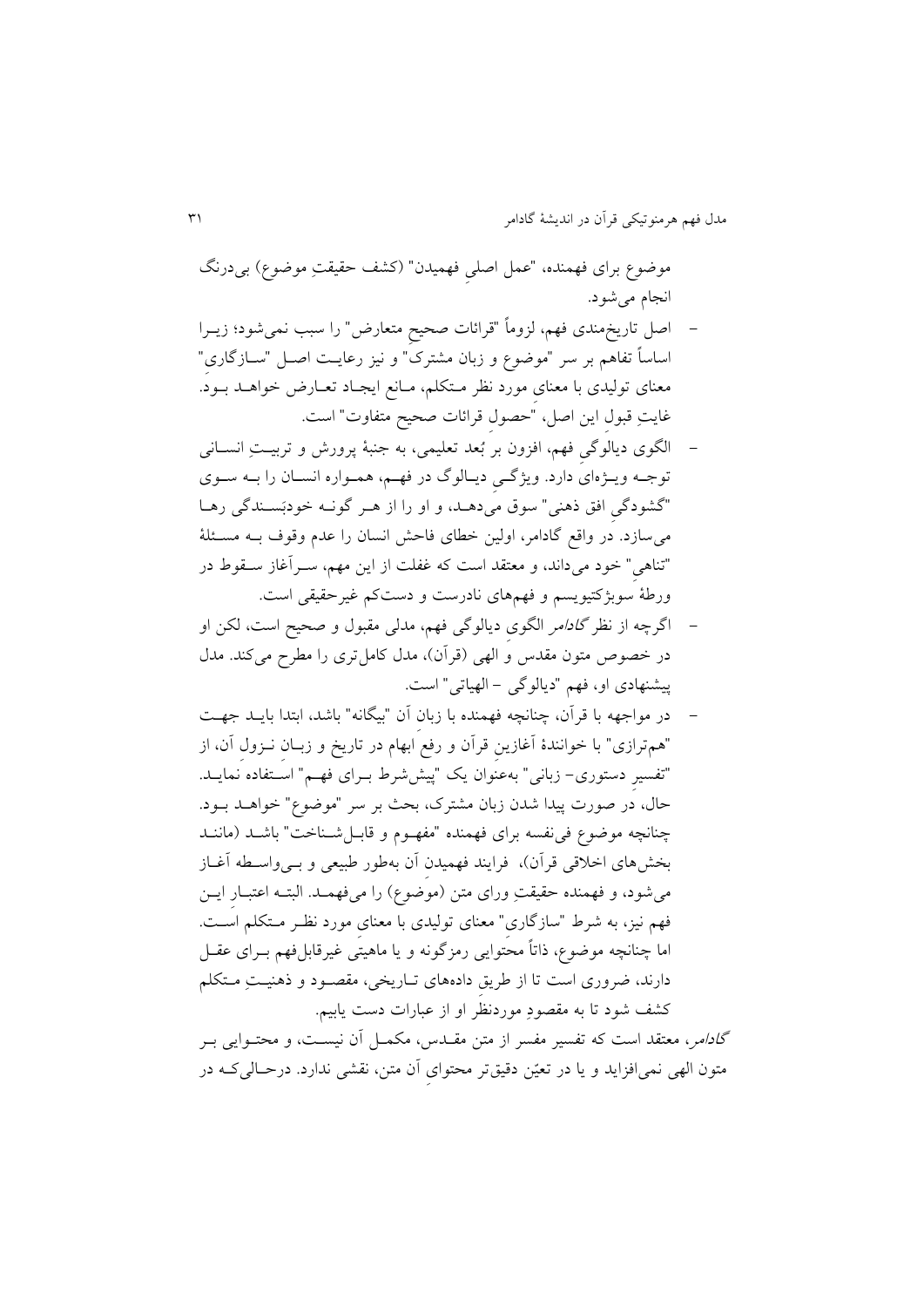خصوص ساير متون، موجب تعيّن هرچه دقيقتر معنای متن می شود. او تصريح میکنـد که اعتبار و موفقیتِ تفسیرِ متونمقدس )قرآن(، برخمف کتابهای بشری، تکابع انديشکة مفسر و دکترين او نيست.

- گادامر متتقد است که فهمندة قرآن در مواجهکه بکا مکت الهکی، بايکد از اصکلی هرمنوتیکی به نام "حس4مشترک" يا " شهود قلبی"، يا "ايمان و بـاور توحيـدی" که قوة الهی است، بهرهمند باشدد
- گ*ادام*ر معتقد است که پیشفهم یـا پـیشفر ضمـی کـه فهمنـدهٔ متـون مقـدس در مواجهه با آن بايد داشته باشد، صرفاً پیشفهمهای عام يا اگزيستانسیال نیسکت، بلکه پیشفهمی برآمده از موضعِ "ايمانِ واقتی و عملی" باشدد ايمان به متنکای الزام و پايبندیِ اعتقادی، نه صرفاً حالتی از کشش درونی به سوی خداد
- فهمندهای قادر است فهم هرمنوتیکی بهتر و کاملتری از قرآن بهدست دهد که افزون بر پیش فهمهای ایمانی که بخشی مربوط به "ذهن" و بخشی مربـوط بــه "قلب" است، از فهم حاصل از "عمل" صالح قرآنی نیز بهرهمند باشد.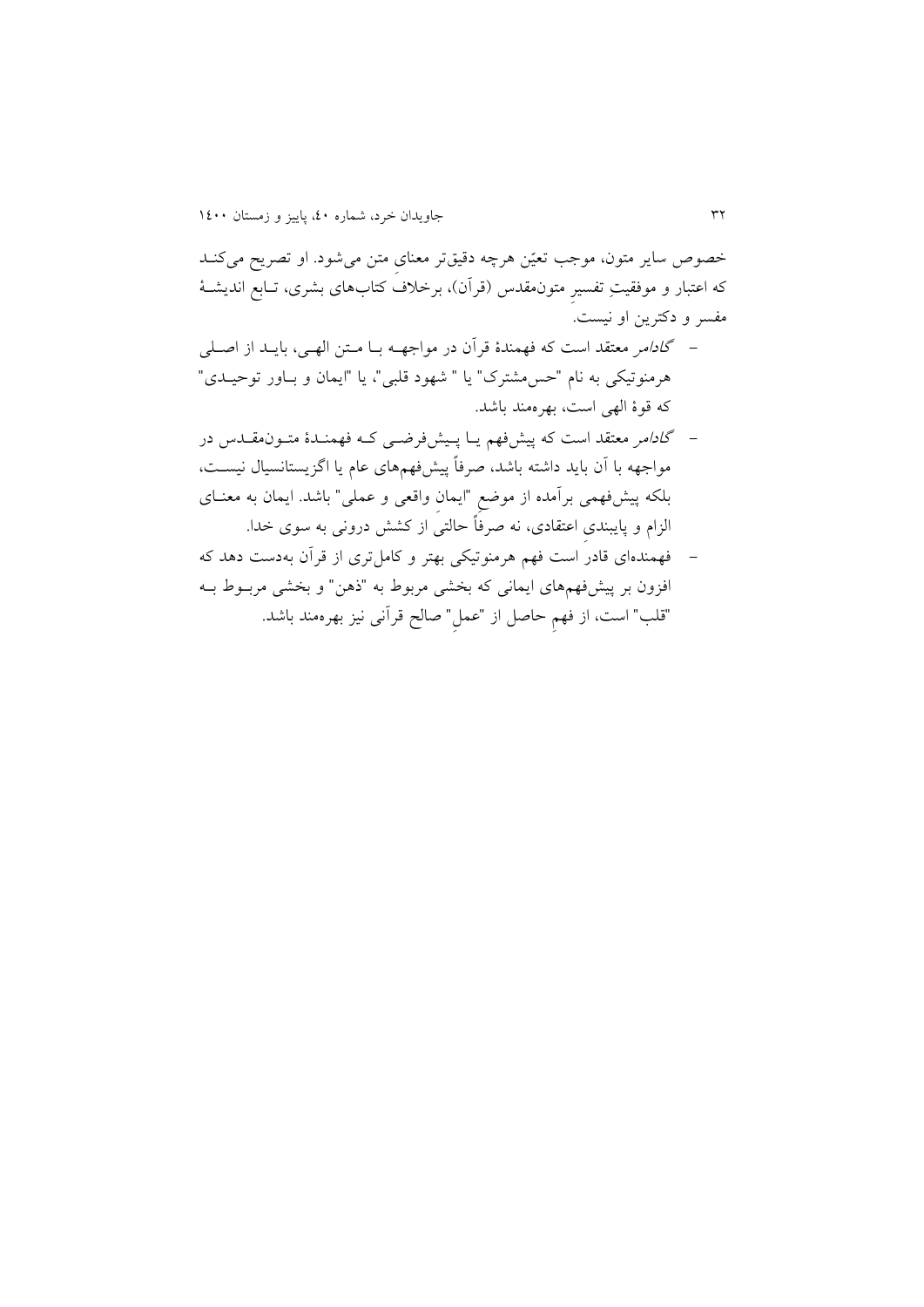## **پینوشتها**

0. Dasein دازاين، همان وجود انساني است. See: Heidegger,Martin,.Being and Time. (P.27) مختصات مفهوم دازاين در هايدگر، با معنای انسان در فلسفهٔ معرفتشناسانه، تفاوت بسـياری دارد. جهت توضیح بیشتر رک: واعظی، احمد. *درآمدی بر هرمنوتیک. صص*120-۱۵۷. 0. Gadamer, Hans Georg (2002-1900) 3 د Heidegger, Martin (1976-1889) ٤. توجه به اين قيد (کليت و تماميت) در فهم گادامر بسيار مهم است، و نقطـهٔ اخـتلاف جـدی او بــا هرمنوتیستهای عینیساز استد او امکانِ فهمِ حقیقتِ مت را میپذيرد، اما در يک فرآينکد بکی پايکان و تدريجي؛ زيرا نقطة ثقل متن، "موضوع" است که به بستر "وجود" پيوند خورده است. 6. در واقع، وقتی واژهٔ "ابژه" برای چیزی بهکار میرود، بارمعنایی خاص خودش را دارد، و تــداعی گــر نگاهِ عینی ساز (ابژکتیویته) به مقولهٔ شناخت است؛ یعنی صحبت از چیزی که به مددِ روش، می توان به-يکباره به کنه آن شناخت پیدا کردد 6. Schleiermacher, Friedrich Daniel Ernst (1834-1768)  $v$ . Dilthey, Wilhelm (-1833-1911) 8. Descartes, René (1596-1650) 9د منظور از شبهتجربی، آن است که انگاره ابژکتیوسازیِ فهم به مدد روش، همچنان باقی است و سوژه، سهمی در شکلگیری فهم نداردد ١٠. (2010-1943) Abu Zayd, Nasr Hamid . او در مصاحبهای می گويد: "... من هنگام تفسير قرآن به نظريات هانس گئورگ گادامر و کتاب حقیقت و روش او رجوع میکنم." (ابوزيـد، نصــرحامد. گفتوگو با نشريه Karrespondanz Herder) 00د در پژوهش و مجالی ديگر، به بررسی نمونههايی از نقاط افتراقِ ملالتاآ قرآنیِ روشنفکران دينکی با انديشههای گادامر، و نیز نقدهای منتقدان او میپردازيمد 00د الزم است ذکر شود که گادامر، متترض بحکث هرمنوتیکک قکرآن نشکده اسکت، بلککه بکه بحکث هرمنوتیک کتاب مقدس اشاراتی داشته استد 13. Transcendental 1.Palmer,Richard E. Hermenutics:Interpretation Theory in Schleiermacher, Dilthey, Heidegger,and Gadamer. P.88. 05 .Ibid. p.100. 06 . Methodolism 07 .Expration

08.Grammatical and Psychological

09.Reproduct

04 .Intence of Autho or Author's Intention

۲۱. "Intention" به معنای طر حريزی و نقشه، يا تمايلات و خواستههای يک فرد برای انجام چيزی است، اما "Meaning "به متنای چیزی يا انديشهای است که توسط کلمه، عبارآ، يا نشانه نمايان می-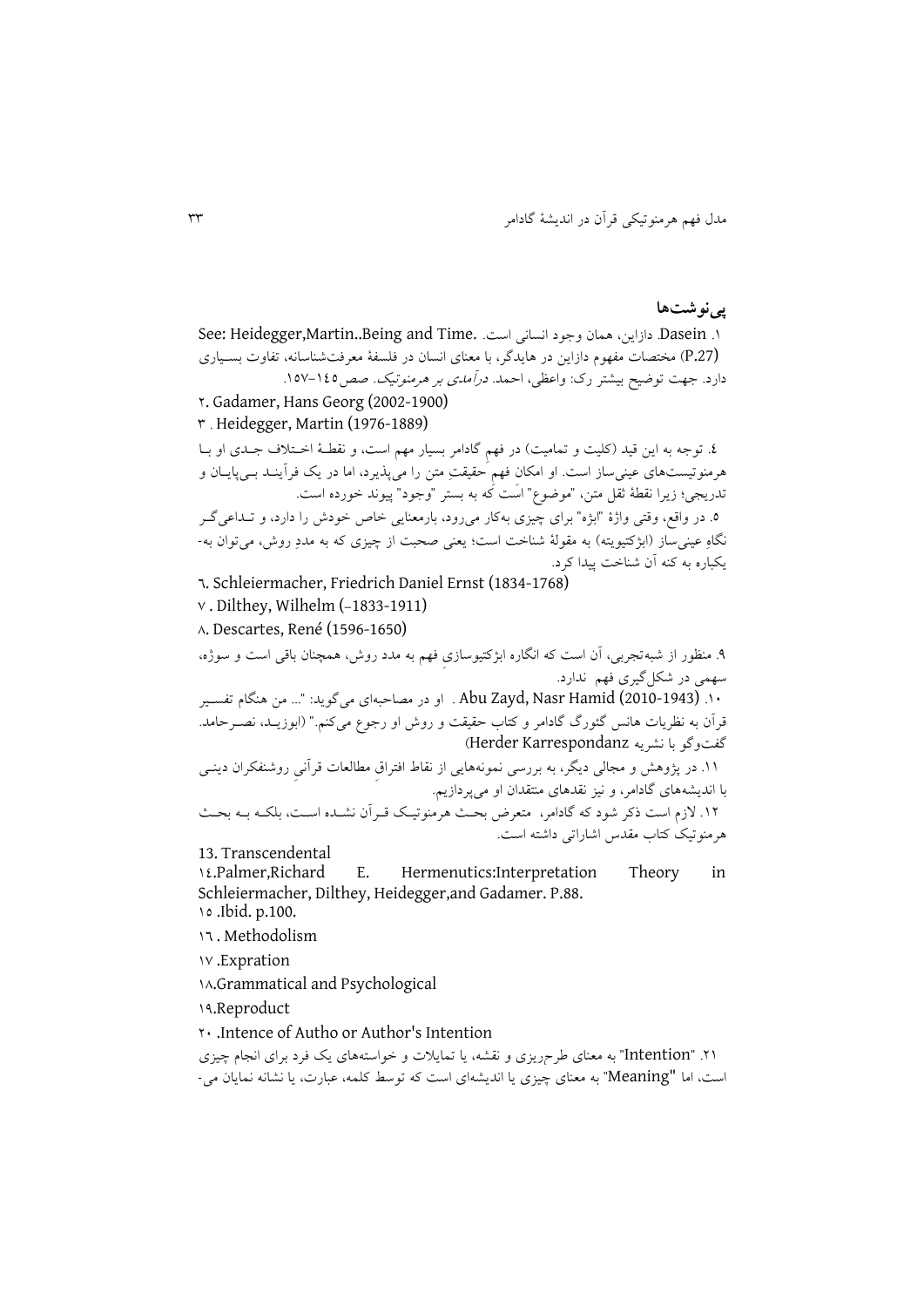شودد (English Contemporary of Dictionary Longman (چنانچه از متنای واژة نخسکت برمی آيد، ما با عمق جهان ذهن و درونيات نويسنده سروکارداريم؛ لکن در واژهٔ معنا که در معناشناسبی نیز مطرح است، ما با دلالت کلمات و جملات روبرو هستیم که در واقع، "زبان" و "نشانههـا" وسـاطت اين انتقال را به عهده دارند.

00د )1724-1804( Kant Immanuelد کانت نخستی کسی بود که تحتت یر متکدلوژی دککارتی، الگوی تبتید علومی غیرتجربی مانند هنر را به عرصه استتیک و زيبايیشناختی پايهگذاری کردد و بر اي پندار بود که اين دسته از علـوم، تنهـا کاشـف از ذهيـت سـوژه هسـتند نـه واقعيـت. See: Kant,) Immanuel. Critigue of Judgment)

03د "سنت" از نظر گادامر، پديدهای نیست که بتوانیم با شناخت، بر آن مسلط شويم، بلکه "زبان" استد يعني از ناحيه خـود چيـزي را بـه بيـان درمـي آورد. Gadamer, Hans Georg. Truth and) Method. P.352)

00د Application يا کاربرد و اطمق، به اي متناست که فهمنکده بکر اسکاس موقتیکت هرمنکوتیکی خويش می فهمد.

## Occurrence. ٢٥

06 د Subjectivism دسوبژکتیويسمی که زايیدة انديشة دکارتی است و براساس آن، سوژه يا انسکان، به نقطهٔ ثِقل عالَم و زیرنهاده تبدیل میشود، و همه چیز در جهان، متکی بر او است و با او سنجیده می-شود. در اين نوع نگاه، معرفت و فهم نيز به ابزاری بدل میشود که انسان میتواند با تسلّط بر آن، به هر آنچه پیش بینی می کند دست يابد.

07 دHistoricity of Understanding

08د جهانِ هايدگر، جهان مادی نیست؛ بلکه جهان شخصی و ذهنی ماستد Palmer,Richard E. Hermenutics: Interpretation Theory in Schleiermacher, Dilthey, Heidegger,and Gadamer. PP:133-134 Linguisticد 09

34د چنان که در رويکرد مترفتشناسانة تجربی تصور میشودد

- Phenomenologyد 30
- Openness ۲۲
- Agreementد 33
- Identifying
- 35. Chladenius
- Correspondence
- 37. Fusion of Horizons

۳۸. گادامر در مناظره با دريدا می گويد: "... فهمی که من از آن صحبت میکنم، همواره باعث رهـايی از خود و گشايش به سوی ديگری و خِرد او میشودد"

Particularity

04د يکی از متانی "بیلدونگ" )Bildung )آلمانی استد 01. گادامر با رجوع به مفهوم بیلدونگ در سنت اومانیسم در ابتدای اثرش، سـعی دارد پـرده از فهمـی بردارد که غیر از فهمهای روشمند تجربی استد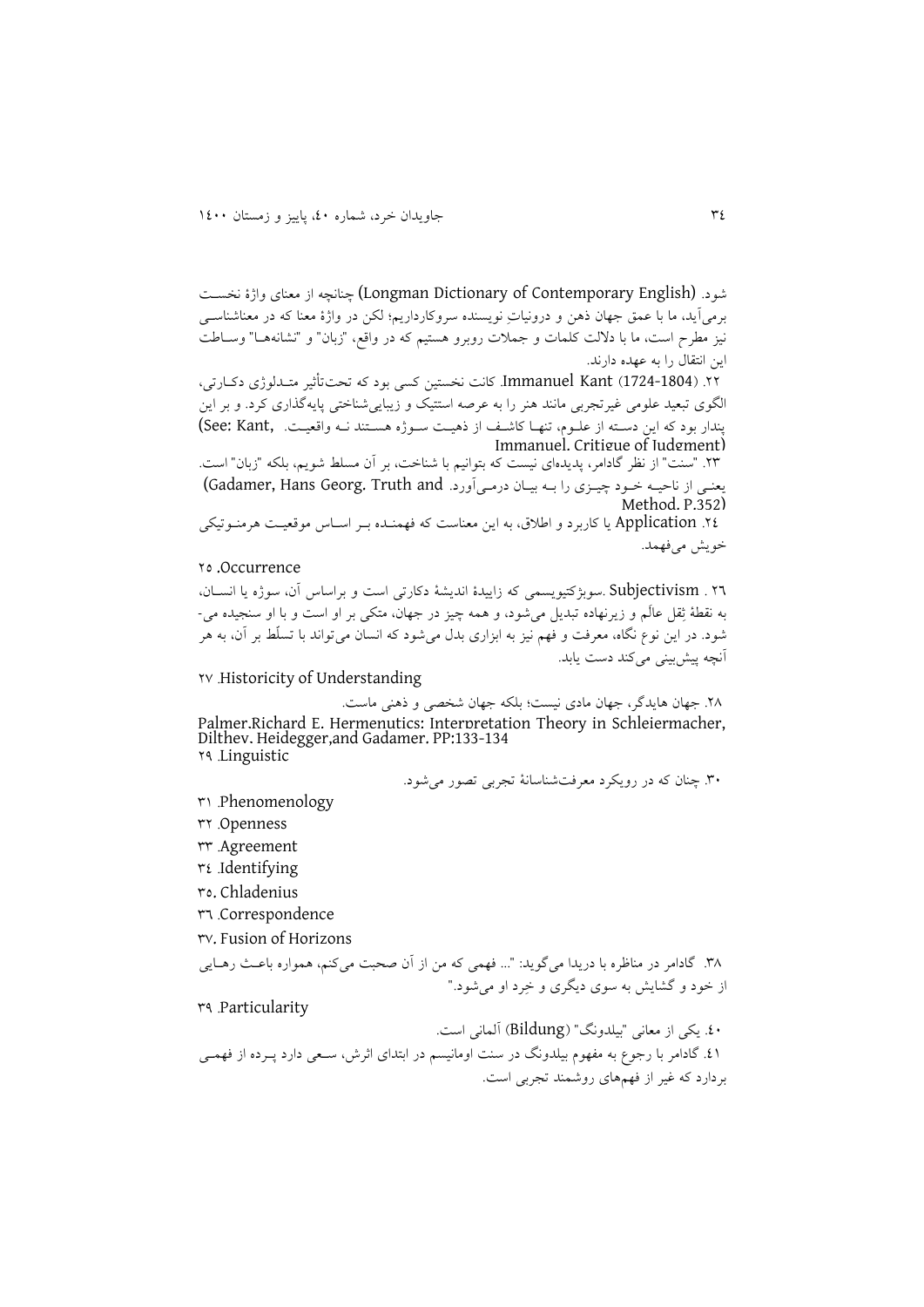مدل فهم هرمنوتیکی قرآن در انديشة گادامر 35

- 00 دPhronesis )in Greek) or Moral knowledge
- 03. Practical knowledge
- $\mathfrak{U}$ . Theoretical knowledge
- 05 دBultmann, Rudolf Karl )1884-1976(
- $E$ <sup>1</sup> Urliterature = Original Literature
- $\mathfrak{g}_v$  Dogmatics
- Pietismد 08
- 09 .Sensus communis
- 54 Oetinger, Friedrich Christoph (1702-1782)د
- 50 .Heart
- or Aristotle
- 53 .Immediat Contact and Intuition
- 50 .Divine Power

55د البته گادامر لفظ توحید را بهکار نبرده است، و تاکیکد بکر نگکاهی دارد ککه همکواره "وحکدآ را در کثرت" و "کثرت را در وحدت" معنا میکند.

- 56 . Rasionalism
- 57. Generative Method

### References

*The Holy Quran*.

- Abdul Karimi, Bijan. (2019). Interview entitled*: Modernism in the service of incitement to war*. Conversation expert: Ali Rahmani. Android Club. [https://bashgah.net.](https://bashgah.net/)(in Persian)
- Abu Zayd, Nasr Hamid. (2008). *Interview with Herder Karrespondanz*.WWW.nasr\_hamed abuzayd.blogfa.com.
- Beheshti, Mohammad Reza. (1389 sh). *Lessons of Truth and Methodology* (audio file of sessions 10, 22). Tehran: Scientific Association of Philosophy, University of Tehran.(in Persian)
- Gadamer, Hans Georg (2004). *Truth and Method*, Joel Weinsheimer and Donald Marshall, London and New York Continuum.
- Grondin, Jean (1994). *Introduction to Philosophical Hermenutics*, Trans: Joel Weinsheimer, New Haven and London, Yale University Press.
- Grodin, Jean. (1391 sh). *Hermeneutics*. Translation from German: Mohammad Reza Abolghasemi. Tehran: Mahi Publishing.(in Persian)